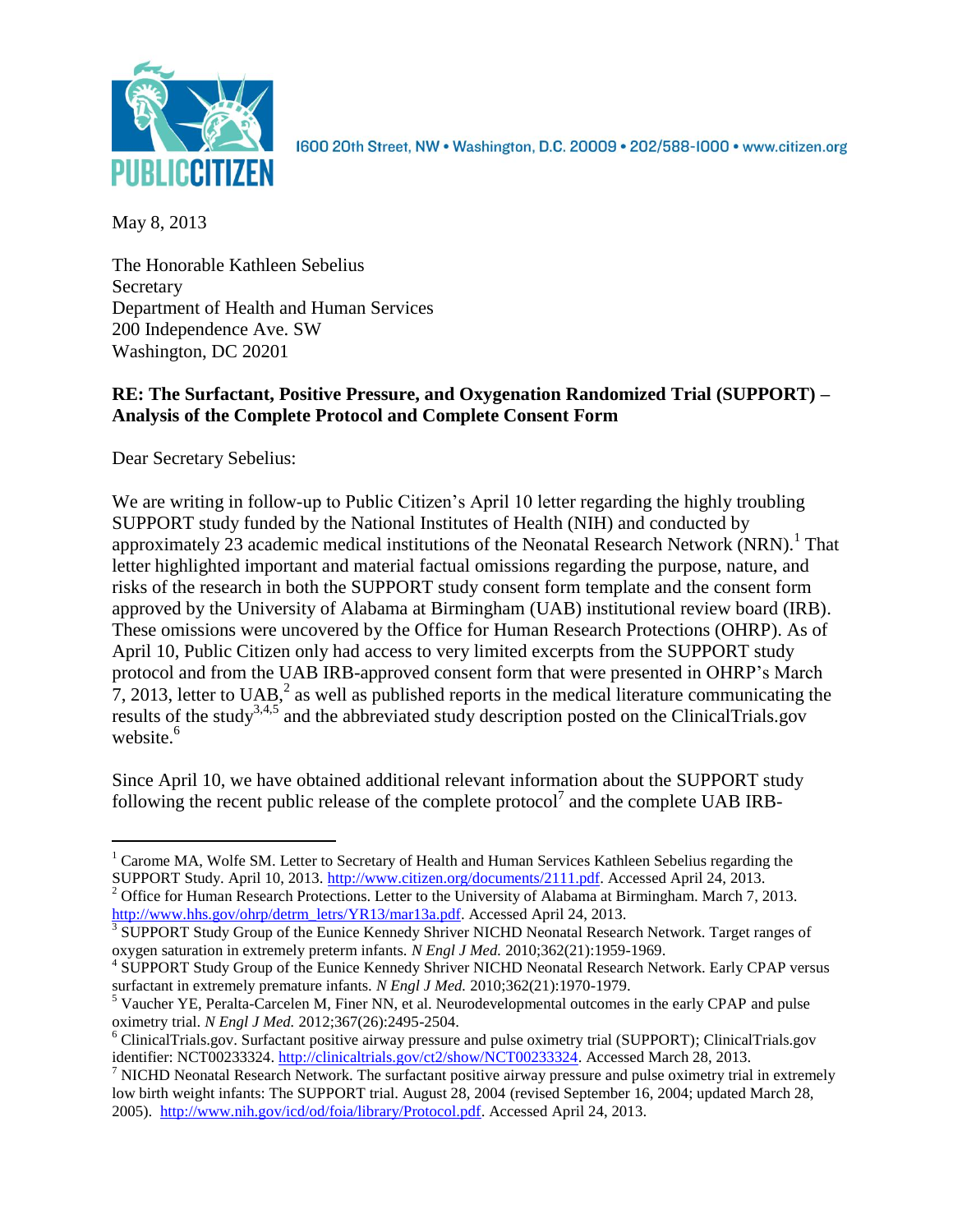approved consent form.<sup>8</sup> We also have just obtained from NIH, under a Freedom of Information Act request, SUPPORT study consent forms that were approved by 21 other IRBs.<sup>9</sup> Enclosed is a detailed report providing Public Citizen's analysis of these documents (see section II on pages 6- 15 of the enclosed report), as well as responses to numerous statements issued by the SUPPORT study investigators and others attempting to defend the conduct of this study and the adequacy of the informed consent process (see sections III and IV on pages 15-23 of the enclosed report).

The new information highlighted in Public Citizen's report affirms the appropriateness of OHRP's determination in its March 7, 2013, letter to UAB that the UAB IRB-approved consent form failed to mention the serious, reasonably foreseeable risks related to the part of the study comparing two experimental strategies for managing oxygen in extremely premature infants. Those risks, correctly identified by OHRP, included increased risks of brain injury; an eye disease called retinopathy of prematurity, which can lead to blindness in severe cases; and death, depending on the randomized group assignment of each baby. Indeed, as Public Citizen's April 10 letter stated, the UAB IRB-approved consent form misled parents of prospective subjects by essentially indicating that the oxygen experiment component of the SUPPORT study presented no risk. Our review of all IRB-approved consent forms for the study reveals that none explained that death was a risk of the oxygen experiment and only two disclosed that eye disease or blindness was a risk of exposure to high oxygen levels.

Moreover, the new information demonstrates that the deficiencies of the UAB IRB-approved consent form were far more significant than those discussed in OHRP's March 7 letter. In particular, the IRB-approved consent forms in many, if not all, cases either did not disclose at all or did not accurately describe the following:

- (1) The experimental procedure of using pulse oximeters devices used to continuously monitor blood oxygen levels — that were intentionally miscalibrated to provide the medical teams caring for the premature babies in the study with oxygen saturation readings that were either inaccurately low or inaccurately high (see section II.A, pages 6- 8 of the enclosed report). (Only 11 consent forms disclosed in some way the plan to use this procedure, but none explained how this experimental procedure could have impacted important clinical decisions related to the babies' care.)
- (2) The substantial, reasonably foreseeable risks of harms from intentionally providing the medical teams caring for the babies in the study with inaccurate information regarding the babies' oxygen saturation levels (see section II.B, pages 9-12 of the enclosed report). This experimental procedure may have adversely impacted important clinical decisions regarding whether to intubate (an invasive procedure involving insertion of a tube into the trachea, the main airway leading to the lungs) a baby and start mechanical ventilation (treatment with an artificial breathing machine) or whether to extubate (remove the breathing tube from the trachea) an intubated baby and discontinue mechanical ventilation. For example, because of this experimental procedure:

<sup>&</sup>lt;sup>8</sup> IRB-approved consent form for the SUPPORT trial. [http://www.citizen.org/documents/support-study-consent](http://www.citizen.org/documents/support-study-consent-form.pdf)[form.pdf.](http://www.citizen.org/documents/support-study-consent-form.pdf) Accessed May 7, 2013.

<sup>9</sup> *Ibid*.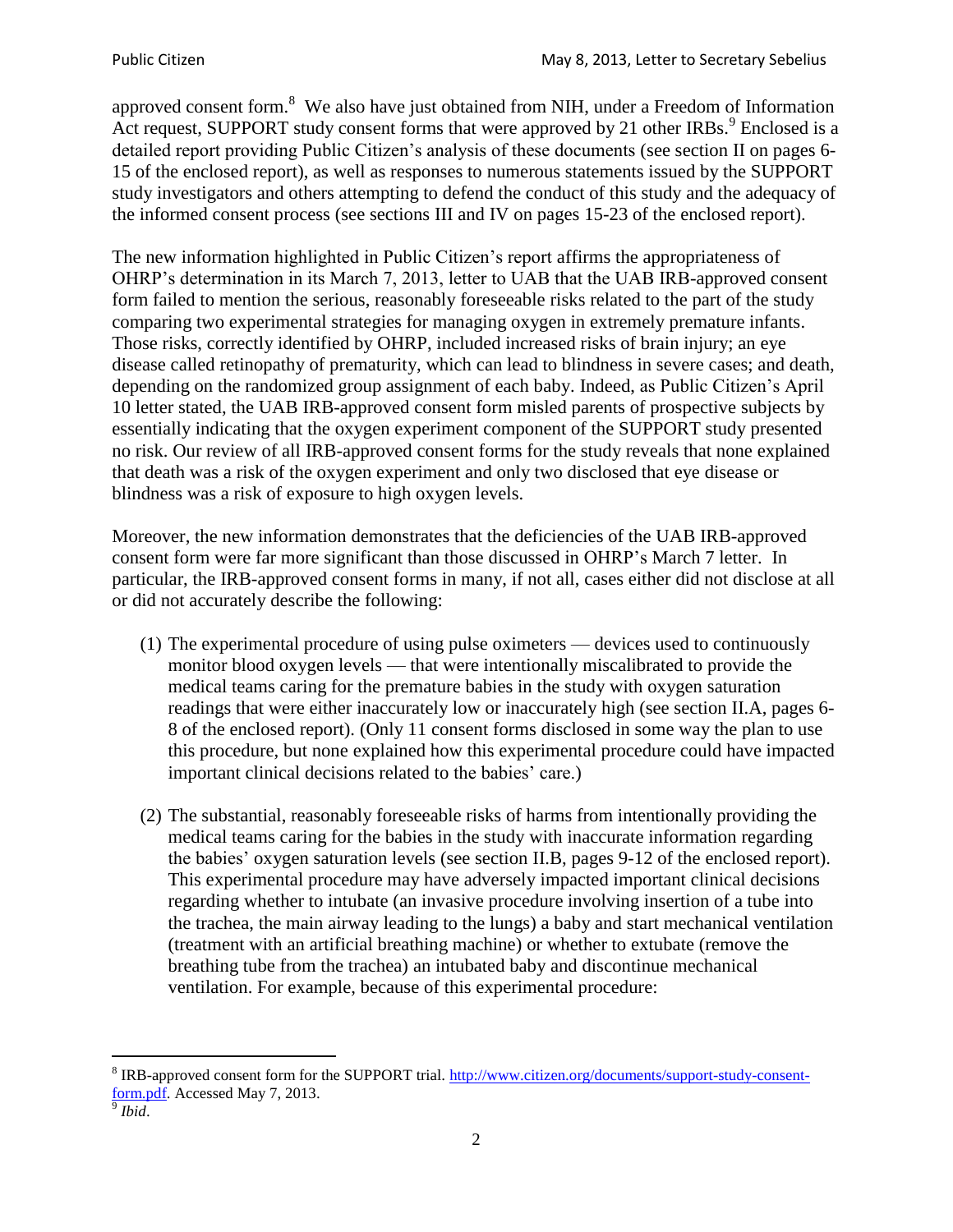- (a) Some babies in the high-oxygen group may have undergone protocol-driven intubations and been placed on mechanical ventilation when such procedures were not clinically indicated. This could have unnecessarily exposed some babies to increased risk of: (i) trauma to the mouth and gums during intubation; (ii) trauma to the trachea, resulting in bleeding and puncture of the airway during intubation; (iii) pneumothorax (collapsed lungs, possibly resulting in the need for insertion of chest tubes); (iv) pneumonia during mechanical ventilation; and (v) death (see example on page 11 of the enclosed report).
- (b) Some babies in the low-oxygen group may have had actual clinical indications for intubation and mechanical ventilation, but because of inaccurate oxygen saturation levels, these treatments may have been inappropriately delayed. This could have unnecessarily exposed some babies in the low-oxygen group to increased risk of prolonged hypoxemia (oxygen deficiency) with inadequate oxygen delivery to the brain, resulting in neurological damage and possibly death (see example on pages 11- 12 of the enclosed report).
- (3) The investigators' characterization in the protocol, but not in the consent form, of the high-oxygen target levels as being "more conventional" and, by implication, the lowoxygen target levels being less conventional (see section II.C on pages 12-13 of the enclosed report). (Only two consent forms suggested an oxygen saturation range that was most commonly used in routine practice.)
- (4) An explanation of how the experimental procedures for managing the oxygen therapy of the babies deviated from the usual standard of care the babies would have received had they not been enrolled in the study.

A particularly disturbing finding in our analysis of the complete protocol and the IRB-approved consent forms is that most of the consent forms included extraordinarily misleading statements like the following: $10$ 

"There is no known risk to your baby from monitoring with the pulse oximeters used for this study."

#### or

"Because all of the treatments proposed in this study are standard of care, there is no expected increase in risk for your infant."

The absence of these critical elements of information about the purpose, nature, and risks of the the SUPPORT study's complex oxygen experiment, combined with the inclusion of statements indicating that the experimental procedures had no risk, denied the parents of babies enrolled in the trial the opportunity to make an informed decision when they gave consent for the research. As stated in Public Citizen's April 10, 2013, letter to you, the failure to disclose this critically important information to the parents represented a serious violation of research ethics.

 $\overline{a}$ <sup>10</sup> *Ibid*.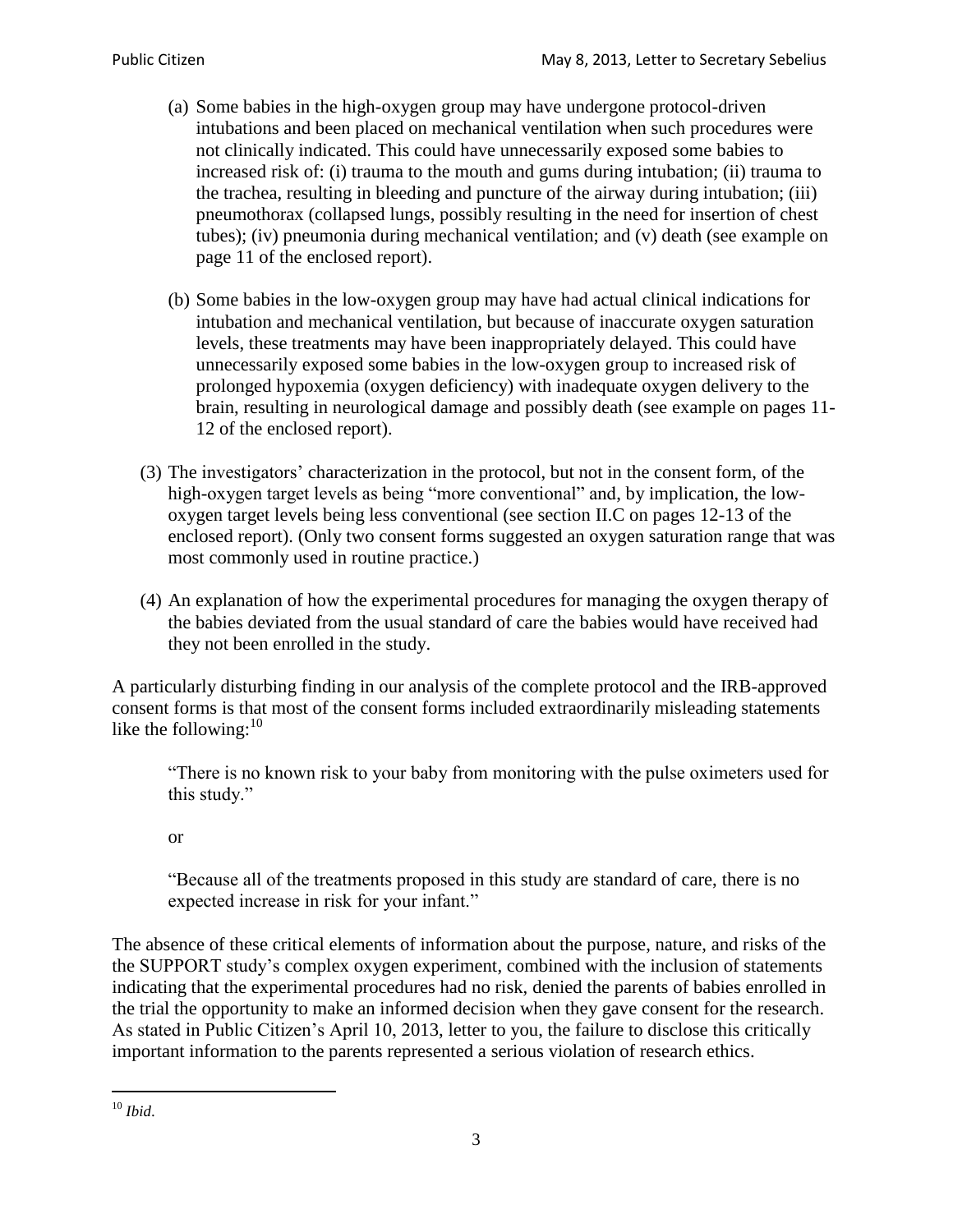Thus, the newly available information demonstrates that OHRP did not go far enough in its March 7 letter to UAB. The agency should have cited UAB and the other SUPPORT study institutions for additional serious deficiencies in the IRB-approved consent form regarding the lack of disclosure of critically important information about the purpose, nature, and risks of the oxygen experiment.

Furthermore, a review of the complete protocol appears to indicate that the IRBs that approved the study lacked crucial information that would have been necessary for them to determine whether risks to the babies enrolled in the research were minimized by using procedures consistent with sound research design and that did not unnecessarily expose subjects to risk (see section II.D on pages 13-15 of the enclosed report). Important details regarding each of the following were omitted from the protocol:

- (1) a description of the usual standard of care for critically ill premature babies regarding such critical issues as the individualized adjustment of  $FiO<sub>2</sub>$  and decisions about intubation, extubation, and mechanical ventilation at the NRN medical centers.;
- (2) the risks associated with the experimental oxygen interventions, including those related to use of intentionally miscalibrated pulse oximeters;
- (3) the plan for unblinding the NICU medical teams when the masking procedure using intentionally miscalibrated pulse oximeters posed a threat to the health of the babies; and
- (4) the safety monitoring plan.

The omitted information was essential for understanding the nature of the research and its risks. Lacking this information, it is unclear how the IRBs that reviewed the study were able to make the determinations required for IRB approval under the Department of Health and Human Services (HHS) human subjects protection regulations, particularly the determination that the risks to subjects were minimized.

Some critics of OHRP's determinations regarding the SUPPORT study argue that the agency's action in this case poses a threat to biomedical research and the advancement of medical knowledge and innovation. However, the real threat to such scientific endeavors is unethical research, which understandably undermines the public's trust in the motives and conduct of researchers. Conformance with the fundamental ethical principles for conducting human subjects research must never by sacrificed in the quest to advance medical knowledge. Such conformance is necessary to preserve the public's trust in the motives and conduct of researchers.

Finally, the new information discussed in the enclosed report greatly heightens our concern regarding the seven clinical trials currently being conducted or about to be initiated by the NRN, as discussed in Public Citizen's April 15, 2013, letter to you. Six of these trials are already under way. These studies have a combined projected enrollment of more than 4,500 newborn babies, and death is a primary endpoint in six of the seven studies. More than three weeks have passed since we requested that the complete protocols, consent form templates, and all IRB-approved versions of the consent form for these seven studies immediately be made publicly available for independent review. Release of these documents could be accomplished with little time and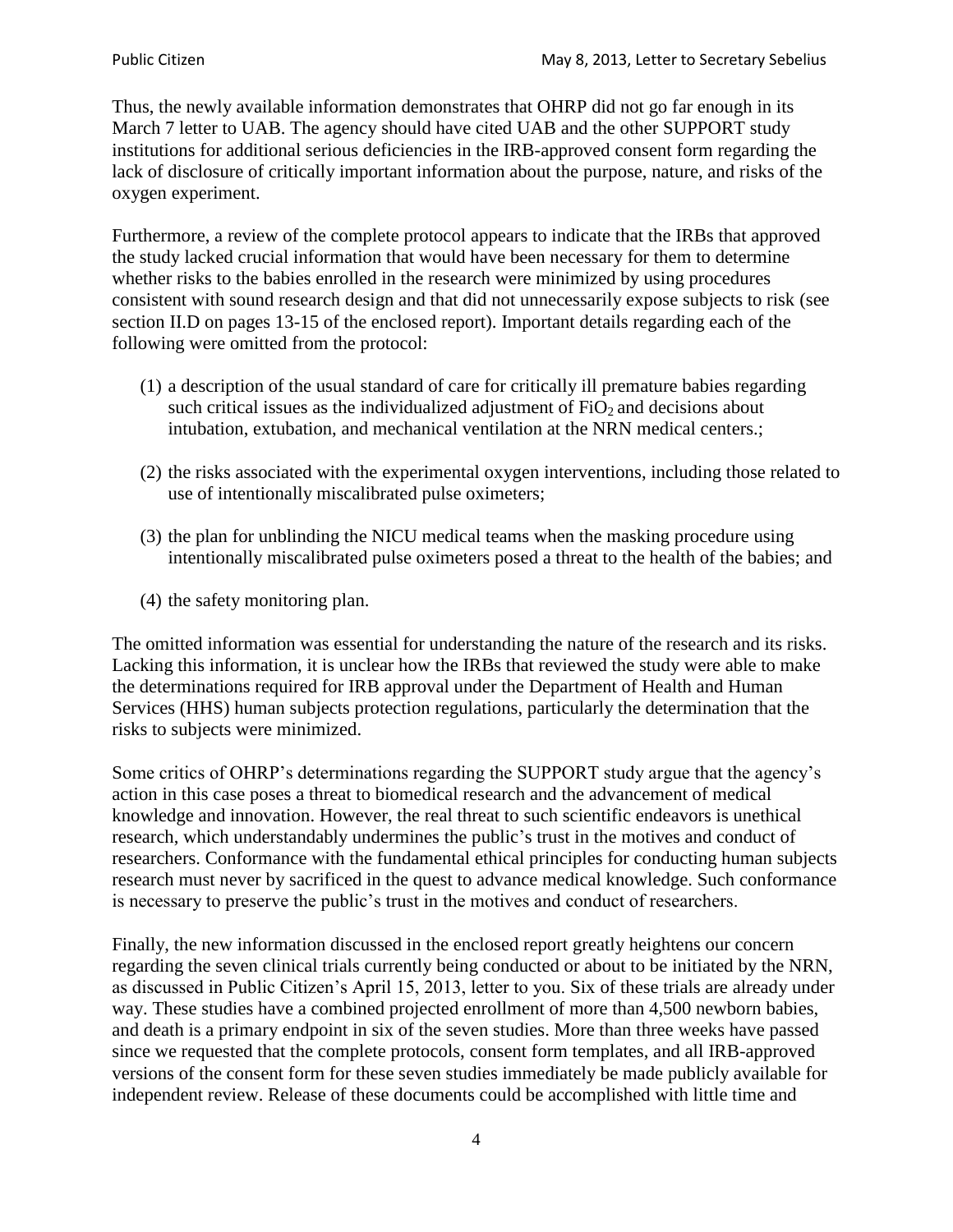effort since they certainly exist in digital format. To our knowledge, none of these important documents have been made public yet. Therefore, we renew our request for the release of these documents. Any further delay in releasing these documents will be construed by the public as a cover-up by HHS of important details of ongoing studies on newborn babies by many of the same investigators who erred so grievously in the SUPPORT trial. It is also more imperative than ever that enrollment in these new trials be suspended immediately, pending independent review of the protocols and consent forms for these experiments.

We respectfully request an opportunity to meet with you to discuss these important human subjects research issues after you have had an opportunity to review our report.

Please contact us if you have any questions or need additional information.

Sincerely,

Michael A. Carome, M.D. Deputy Director Public Citizen's Health Research Group

Sidney M. Wolfe, M.D. **Director** Public Citizen's Health Research Group

Ruth Macklin, Ph.D. Professor (Bioethics) Department of Epidemiology & Population Health Albert Einstein College of Medicine, Bronx, NY

Director, Training Program in Research Ethics in the Americas Sponsored by the NIH Fogarty International Center

Board of Directors and Past President, International Association of Bioethics

Enclosure

cc: The Honorable Howard K. Koh, Assistant Secretary for Health, HHS

Dr. Francis Collins, Director, NIH

- Dr. Alan E. Guttmacher, Director, Eunice Kennedy Shriver National Institute of Child Health and Development
- Dr. Jerry Menikoff, Director, OHRP
- Dr. Kristina Borror, Director, Division of Compliance Oversight, OHRP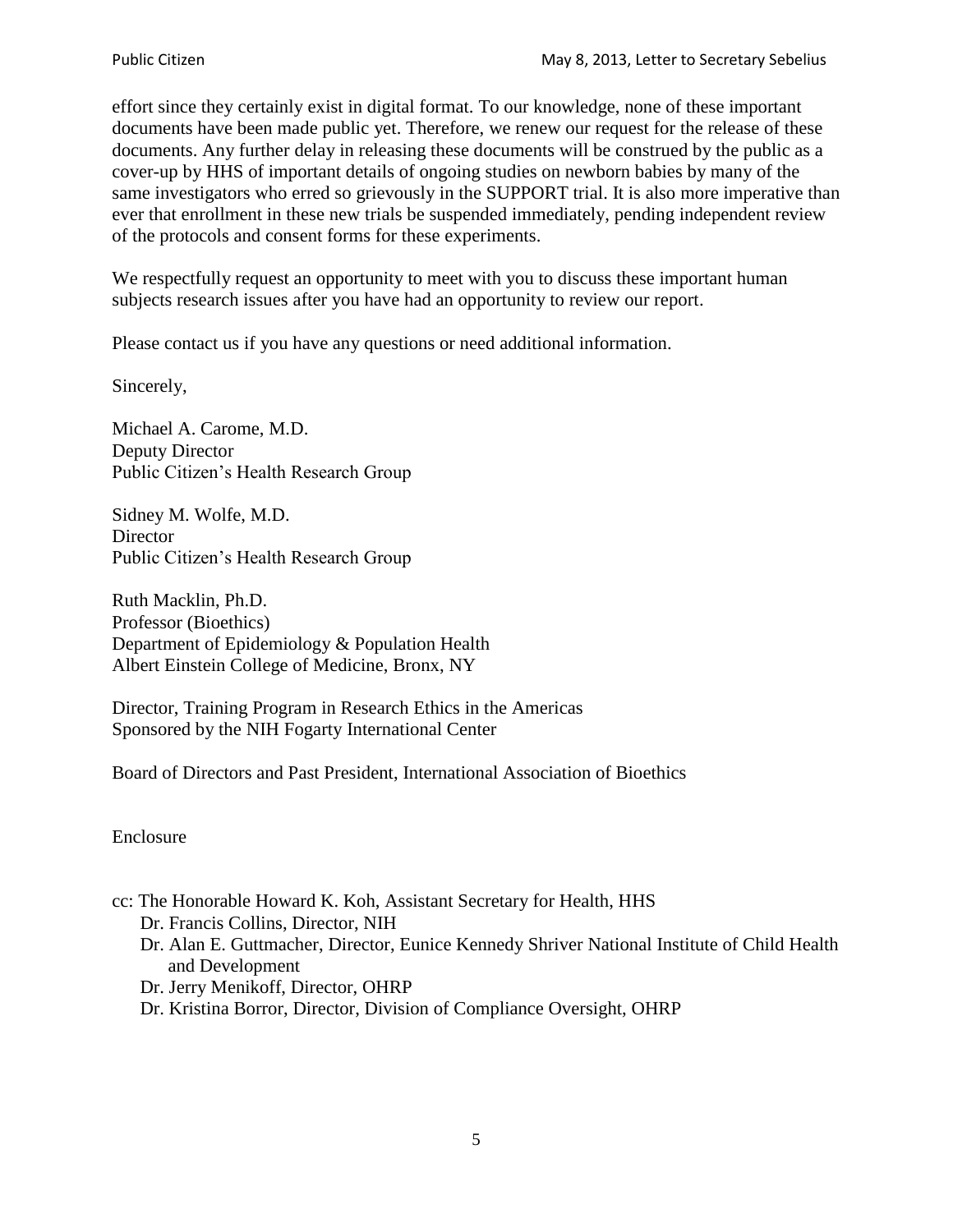Report Prepared for Secretary of Health and Human Services Kathleen Sebelius

# Analysis of the Complete Protocol and Consent Form for the SUPPORT Study: Lack of Informed Consent and a Failure to Ensure That Risks Were Minimized

May 8, 2013

Michael Carome, M.D. Sidney Wolfe, M.D. Ruth Macklin, Ph.D.



––––––––––––––––––– www.citizen.org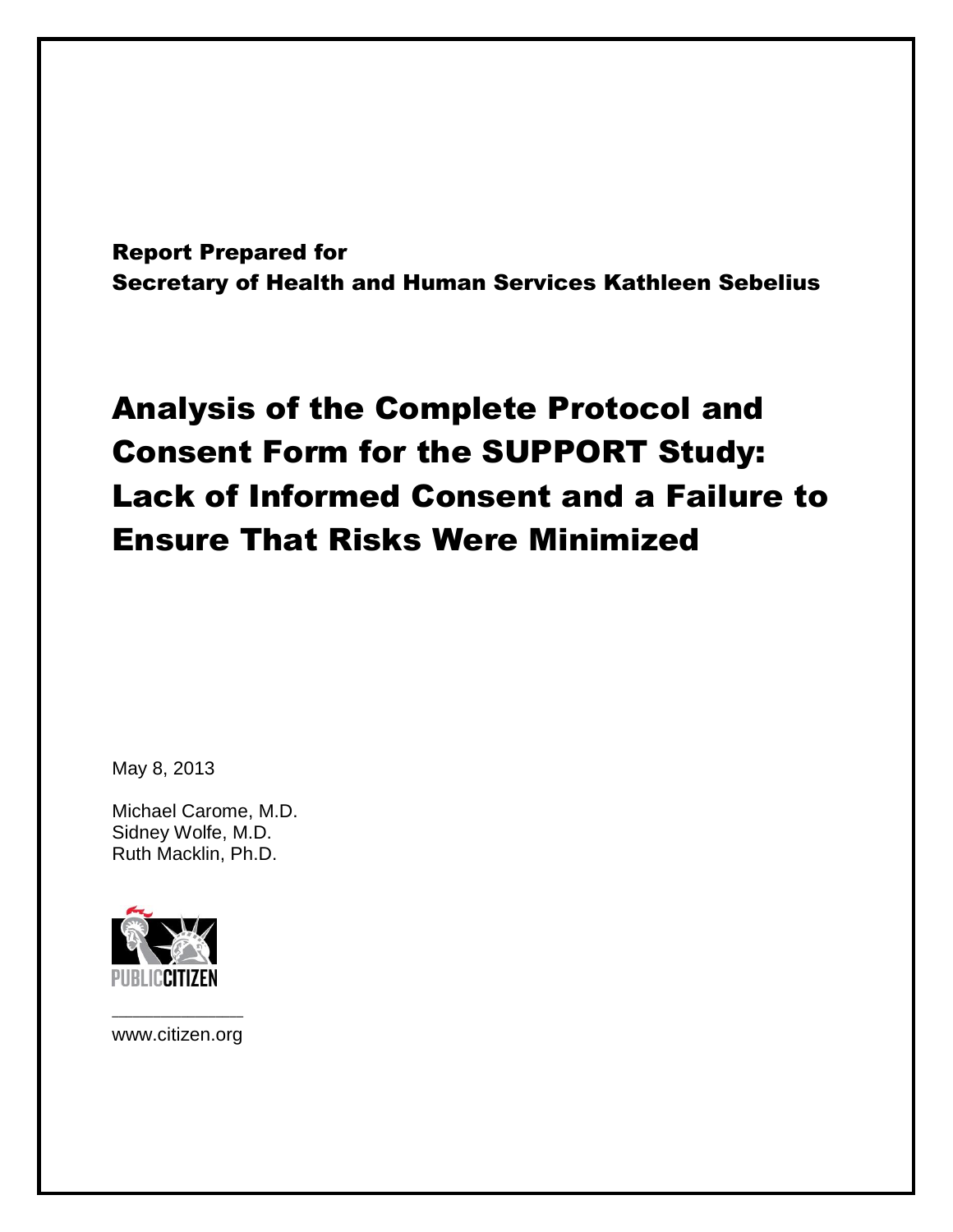#### About Public Citizen

Public Citizen is a national nonprofit organization with more than 300,000 members and supporters. We represent consumer interests through lobbying, litigation, administrative advocacy, research, and public education on a broad range of issues, including consumer rights in the marketplace, product safety, financial regulation, safe and affordable health care, campaign finance reform and government ethics, fair trade, climate change, and corporate and government accountability.

#### About Ruth Macklin

Ruth Macklin is Professor (Bioethics) in the Department of Epidemiology & Population Health at Albert Einstein College of Medicine in Bronx, NY. She is Director, Training Program in Research Ethics in the Americas, sponsored by the NIH Fogarty International Center. She also is on the Board of Directors and is Past President of the International Association of Bioethics.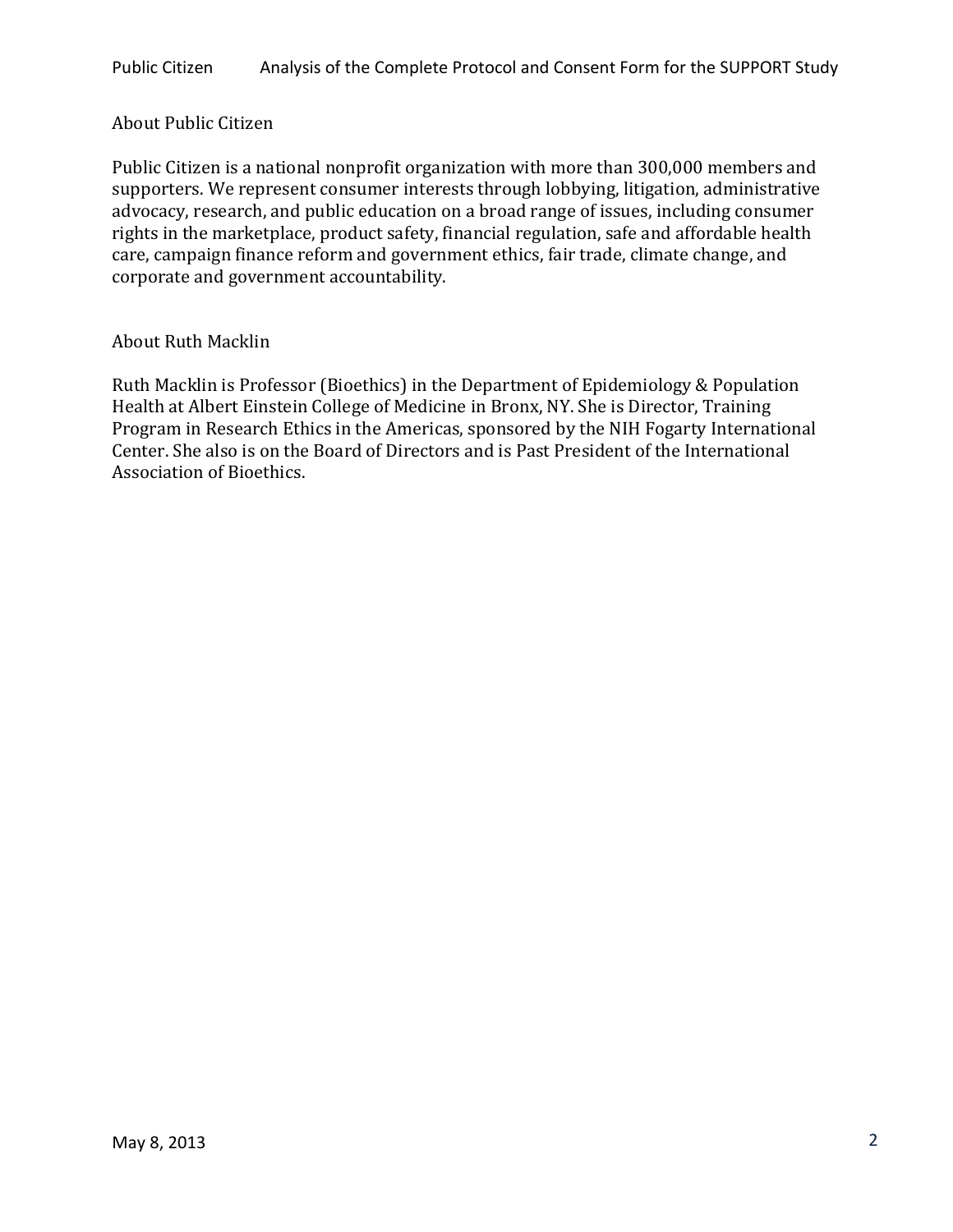# **Contents**

| Ι.   | Background                                                                                                                                                                                                                              | $\overline{\mathbf{4}}$ |  |  |  |  |  |  |  |  |
|------|-----------------------------------------------------------------------------------------------------------------------------------------------------------------------------------------------------------------------------------------|-------------------------|--|--|--|--|--|--|--|--|
| П.   | Analysis of new information gleaned from the complete SUPPORT study<br>protocol and the institutional review board- (IRB-) approved consent forms                                                                                       |                         |  |  |  |  |  |  |  |  |
|      | A. Neonatal intensive care unit (NICU) medical teams caring for critically ill<br>premature babies were intentionally provided with inaccurate oxygen<br>saturation levels                                                              | 6                       |  |  |  |  |  |  |  |  |
|      | B. Half of the IRB-approved consent forms did not disclose the experimental<br>procedure for intentionally providing the NICU medical teams with inaccurate<br>oxygen saturation levels, and none disclosed the risks of this procedure |                         |  |  |  |  |  |  |  |  |
|      | C. None of the 22 IRB-approved consent forms disclosed that the high-oxygen-<br>saturation target was considered "more conventional" by the investigators<br>despite this being stated in the protocol                                  |                         |  |  |  |  |  |  |  |  |
|      | D. The SUPPORT study protocol omitted critically important information<br>necessary for understanding the full range of risks of the study and<br>for assessing whether the risks to the subjects would be minimized                    | 13                      |  |  |  |  |  |  |  |  |
| III. | General response to criticisms by the SUPPORT study investigators and others<br>who have objected to OHRP's determinations of consent-form deficiencies                                                                                 | 15                      |  |  |  |  |  |  |  |  |
| IV.  | Responses to specific statements by the SUPPORT study investigators and others<br>who have objected to OHRP's determinations of consent-form deficiencies                                                                               | 17                      |  |  |  |  |  |  |  |  |
|      | A. SUPPORT study investigators                                                                                                                                                                                                          | 17                      |  |  |  |  |  |  |  |  |
|      | B. Editorial in The New England Journal of Medicine (NEJM)                                                                                                                                                                              | 20                      |  |  |  |  |  |  |  |  |
|      | C. NEJM perspective article                                                                                                                                                                                                             | 21                      |  |  |  |  |  |  |  |  |
|      | V. Conclusions                                                                                                                                                                                                                          | 23                      |  |  |  |  |  |  |  |  |
|      | Appendix                                                                                                                                                                                                                                |                         |  |  |  |  |  |  |  |  |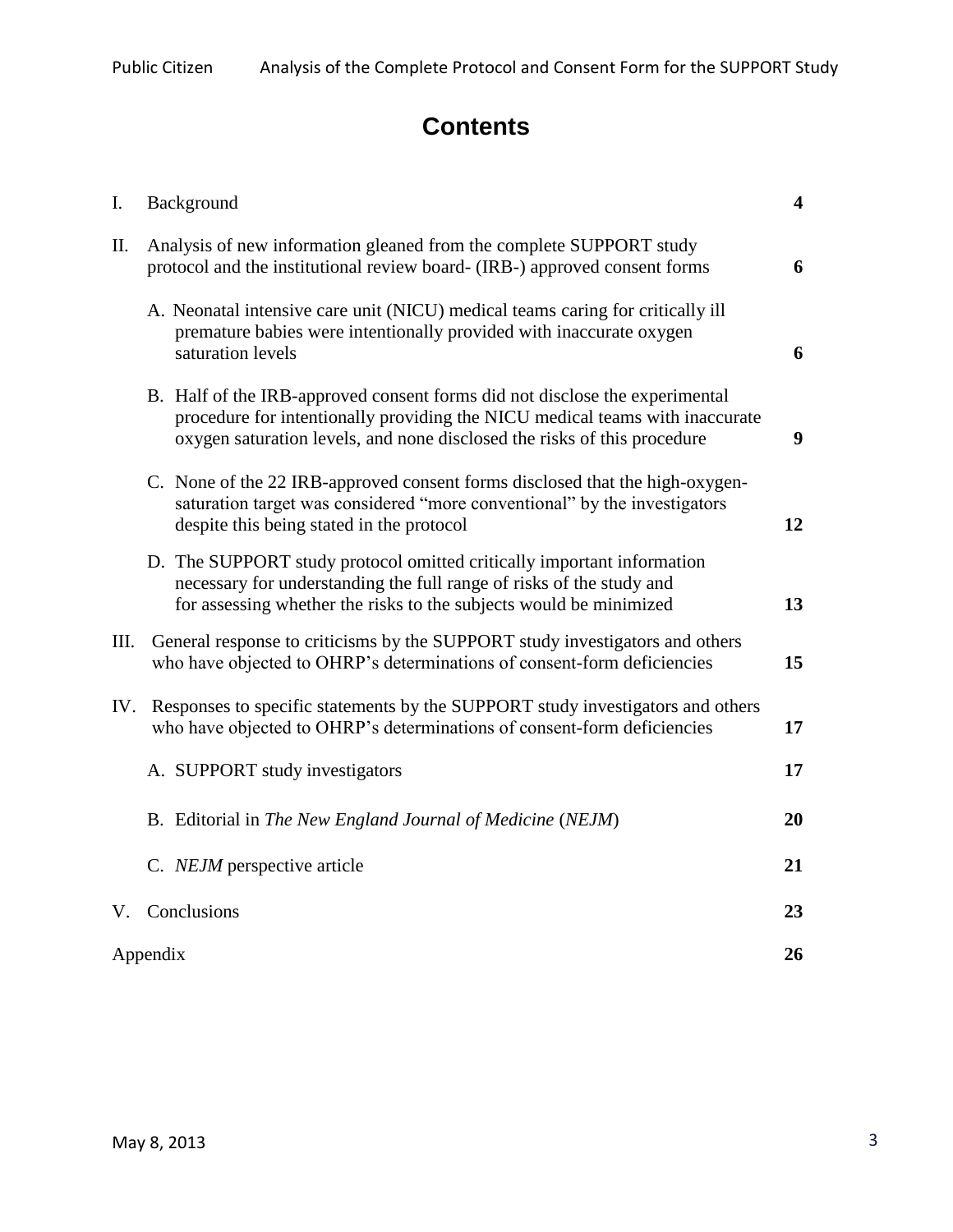## **I. Background**

The Surfactant, Positive Pressure, and Oxygenation Randomized Trial (SUPPORT), funded by the National Institutes of Health (NIH), involved 1,316 extremely premature infants enrolled between 2005 and 2009 at more than 20 prominent medical research centers throughout the U.S.<sup>1</sup> The infants in the study were born at approximately 24 to 28 weeks gestation and weighed an average of less than two pounds.<sup>2</sup> The research centers that participated in the SUPPORT study are part of a multi-institution group known as the Neonatal Research Network (NRN), which was established in 1986 by the Eunice Kennedy Shriver National Institute of Child Health and Human Development to conduct research studies on preterm and term newborns.

The SUPPORT study involved two simultaneous experiments. In one experiment, the babies were randomly divided into two groups that each received a different treatment to assist their breathing (ventilation of the lungs) following delivery.<sup>3</sup> Babies in one group were treated with a face mask, called a continuous positive airway pressure (CPAP) mask, to deliver pressurized air supplemented with oxygen; in this group (**CPAP group**), the babies breathed on their own. Babies in the other group were intubated (underwent an invasive procedure involving insertion of a tube inserted into the trachea, the main airway leading to the lungs); given the drug surfactant, which helps the lungs stay open; and placed on mechanical ventilation (an artificial breathing machine; **mechanical-ventilation group**).

For the other, simultaneous experiment, which is the primary focus of this report, babies assigned to both the CPAP and mechanical-ventilation groups were further randomly divided between a low-oxygen group and a high-oxygen group.<sup>4</sup> For the low-oxygen group, the SUPPORT study investigators tried to maintain the babies' blood oxygen levels in a low target range (oxygen saturation level of 85 to 89 percent), and for the high-oxygen group in a high target range (oxygen saturation level of 91 to 95 percent), rather than adjust each baby's oxygen levels within the broader range of 85 to 95 percent to meet his or her individual needs, as would have been the case if the baby had not been in the study. The researchers then measured the impact of the two target ranges of oxygen levels for premature babies – specifically, whether infants in one group were more likely to die, suffer brain damage, or develop an eye disease called retinopathy of prematurity and blindness in comparison to the other group.

In 2011, the Office for Human Research Protections (OHRP) — a regulatory office within the Department of Health and Human Services (HHS) Office of the Secretary that is charged with enforcing the HHS human subjects protection regulations at 45 C.F.R. Part 46 — opened a compliance oversight investigation of the SUPPORT study, apparently after receiving allegations that the study violated provisions of these regulations. <sup>5</sup> On March 7, 2013, OHRP sent a

<sup>&</sup>lt;sup>1</sup> SUPPORT Study Group of the Eunice Kennedy Shriver NICHD Neonatal Research Network. Target ranges of oxygen saturation in extremely preterm infants. *N Engl J Med.* 2010;362(21):1959-1969.  $^2$  *Ibid.* 

<sup>&</sup>lt;sup>3</sup> SUPPORT Study Group of the Eunice Kennedy Shriver NICHD Neonatal Research Network. Early CPAP versus surfactant in extremely premature infants. *N Engl J Med.* 2010;362(21):1970-1979.

<sup>&</sup>lt;sup>4</sup> SUPPORT Study Group of the Eunice Kennedy Shriver NICHD Neonatal Research Network. Target ranges of oxygen saturation in extremely preterm infants. *N Engl J Med.* 2010;362(21):1959-1969.

 $<sup>5</sup>$  Office for Human Research Protections. Letter to the University of Alabama at Birmingham. March 7, 2013.</sup> [http://www.hhs.gov/ohrp/detrm\\_letrs/YR13/mar13a.pdf.](http://www.hhs.gov/ohrp/detrm_letrs/YR13/mar13a.pdf) Accessed April 24, 2013.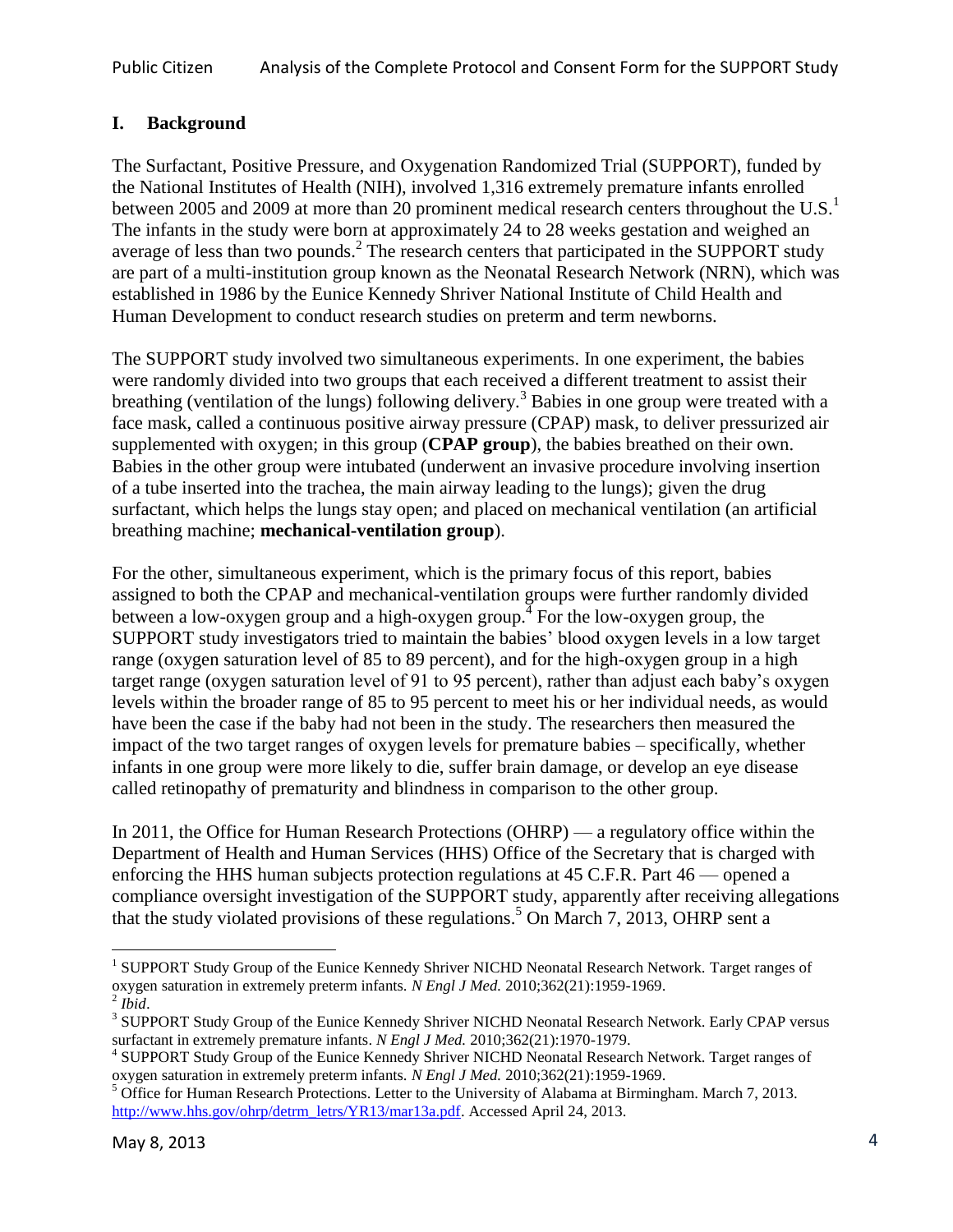compliance oversight determination letter to the University of Alabama at Birmingham (UAB) — the lead institution for the oxygen experiment component of the SUPPORT study — stating that the "the [consent forms] for this trial failed to adequately inform parents of the reasonably foreseeable risks and discomforts of research participation." In particular, OHRP noted that the UAB IRB-approved consent forms signed by parents of babies who enrolled in the study failed to explain that: $6$ 

- (1) The study involved substantial risks, and there was significant evidence from past research indicating that the level of oxygen provided to a premature baby can have an important effect on many outcomes, including whether the baby could become blind, develop serious brain injury, and even possibly die;
- (2) By participating in this study, the level of oxygen a baby received would in many instances be changed from what they would otherwise receive;
- (3) Some babies would receive more oxygen than they otherwise would have, in which case, if the researchers were correct in how they supposed oxygen affects the eyes, those infants would have a greater risk of going blind; and
- (4) The level of oxygen being provided to some babies, compared to the level they would have received had they not participated, could increase the risk of brain injury or death.

In its March 7 letter, OHRP noted that the agency had reviewed the consent forms approved by the IRBs for all SUPPORT study institutions and had found problems with all of them similar to those described above.<sup>7</sup> However, OHRP only required that UAB submit a plan to ensure that IRB-approved consent forms include and adequately address all elements of informed consent required under the HHS human subjects protection regulations.

On April 10, 2013, Public Citizen wrote to Secretary of Health and Human Services Kathleen Sebelius, expressing concern that OHRP did not go far enough in its determinations of noncompliance and in the scope of its required action.<sup>8</sup> While agreeing with OHRP that the SUPPORT study consent forms failed to disclose the substantial risks of the research, Public Citizen asserted that based on the information presented in OHRP's letter, the agency should have found that the UAB IRB-approved consent form failed to disclose one key purpose of the research — to see whether babies were more likely to die in the low- or high-oxygen group and failed to identify as experimental the procedures for targeting the low and high oxygen saturation targets and explain how these procedures compared to the usual standard of care for managing oxygen therapy in premature babies not involved in the study. Public Citizen also stated that OHRP should have required that all NRN institutions that conducted the SUPPORT study take corrective actions to address the serious deficiencies in the consent forms.

 $\overline{a}$ 6 *Ibid*.

<sup>7</sup> *Ibid*.

<sup>&</sup>lt;sup>8</sup> Carome MA, Wolfe SM. Letter to Secretary of Health and Human Services Kathleen Sebelius regarding the SUPPORT Study. April 10, 2013. [http://www.citizen.org/documents/2111.pdf.](http://www.citizen.org/documents/2111.pdf) Accessed April 24, 2013.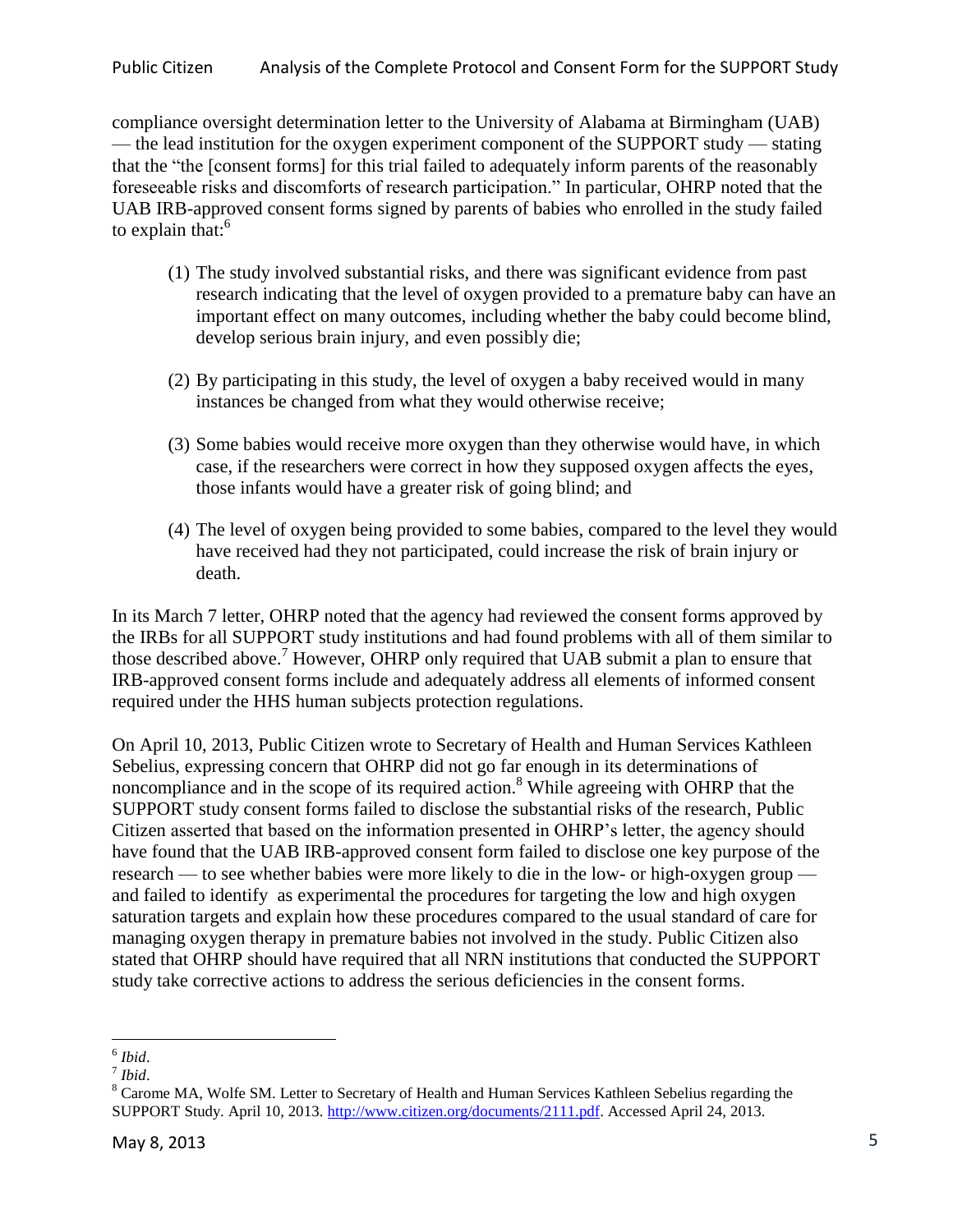Finally, Public Citizen urged in its April 10 letter that the Secretary, along with NIH Director Francis Collins, personally apologize to the parents of the 1,316 babies enrolled in the SUPPORT study and divulge to them the information previously not disclosed regarding the purpose, nature, and risks of the experiment.

Following widespread media attention about OHRP's March 7 letter to UAB and Public Citizen's April 10 letter to the Secretary, the SUPPORT study investigators and others have issued numerous public statements defending the conduct of the study and the adequacy of the informed consent process.

As of the April 10 letter, Public Citizen only had access to very limited excerpts from the SUPPORT study protocol and from the UAB IRB-approved consent form that were presented in OHRP's March 7, 2013, letter to UAB, as well as published reports in the medical literature communicating the results of the study<sup>9,10,11</sup> and the abbreviated study description posted on the ClinicalTrials.gov website.<sup>12</sup> Since April 10, we have obtained additional relevant information about the SUPPORT study following the recent public release of the complete protocol and the complete UAB IRB-approved consent form. Public Citizen also has just obtained from NIH, under a Freedom of Information Act request, SUPPORT study consent forms that were approved by 21 other IRBs (see the Appendix for the complete list of institutions).<sup>13</sup> This report provides Public Citizen's analysis of these complete documents, as well as responses to numerous statements issued by the SUPPORT study investigators and others attempting to defend the conduct of this study and the adequacy of the informed consent process.

#### **II. Analysis of new information gleaned from the complete SUPPORT study protocol and the IRB-approved consent forms**

#### **A. Neonatal intensive care unit (NICU) medical teams caring for critically ill premature babies were intentionally provided with inaccurate oxygen saturation levels**

The most disturbing finding from our review of the newly available information was the failure of half of the IRB-approved consent forms to disclose to the parents of the subjects the experimental procedure, under which the entire medical team caring for each premature baby in the study was intentionally given inaccurate information about the baby's blood oxygen saturation levels by using pulse oximeters miscalibrated across the wide range of oxygen saturations between 85% and 95%. Of note, oxygen saturation measured by a pulse oximeter is a clinical parameter of such importance in monitoring critically ill patients that it is sometimes

<sup>&</sup>lt;sup>9</sup> SUPPORT Study Group of the Eunice Kennedy Shriver NICHD Neonatal Research Network. Target ranges of oxygen saturation in extremely preterm infants. *N Engl J Med.* 2010;362(21):1959-1969.

<sup>&</sup>lt;sup>10</sup> SUPPORT Study Group of the Eunice Kennedy Shriver NICHD Neonatal Research Network. Early CPAP versus surfactant in extremely premature infants. *N Engl J Med.* 2010;362(21):1970-1979.

 $11$  Vaucher YE, Peralta-Carcelen M, Finer NN, et al. Neurodevelopmental outcomes in the early CPAP and pulse oximetry trial. *N Engl J Med.* 2012;367(26):2495-2504.

 $12$  ClinicalTrials.gov. Surfactant positive airway pressure and pulse oximetry trial (SUPPORT); ClinicalTrials.gov identifier: NCT00233324. [http://clinicaltrials.gov/ct2/show/NCT00233324.](http://clinicaltrials.gov/ct2/show/NCT00233324) Accessed March 28, 2013.

<sup>&</sup>lt;sup>13</sup> IRB-approved consent form for the SUPPORT trial. [http://www.citizen.org/documents/support-study-consent](http://www.citizen.org/documents/support-study-consent-form.pdf)[form.pdf.](http://www.citizen.org/documents/support-study-consent-form.pdf) Accessed May 7, 2013.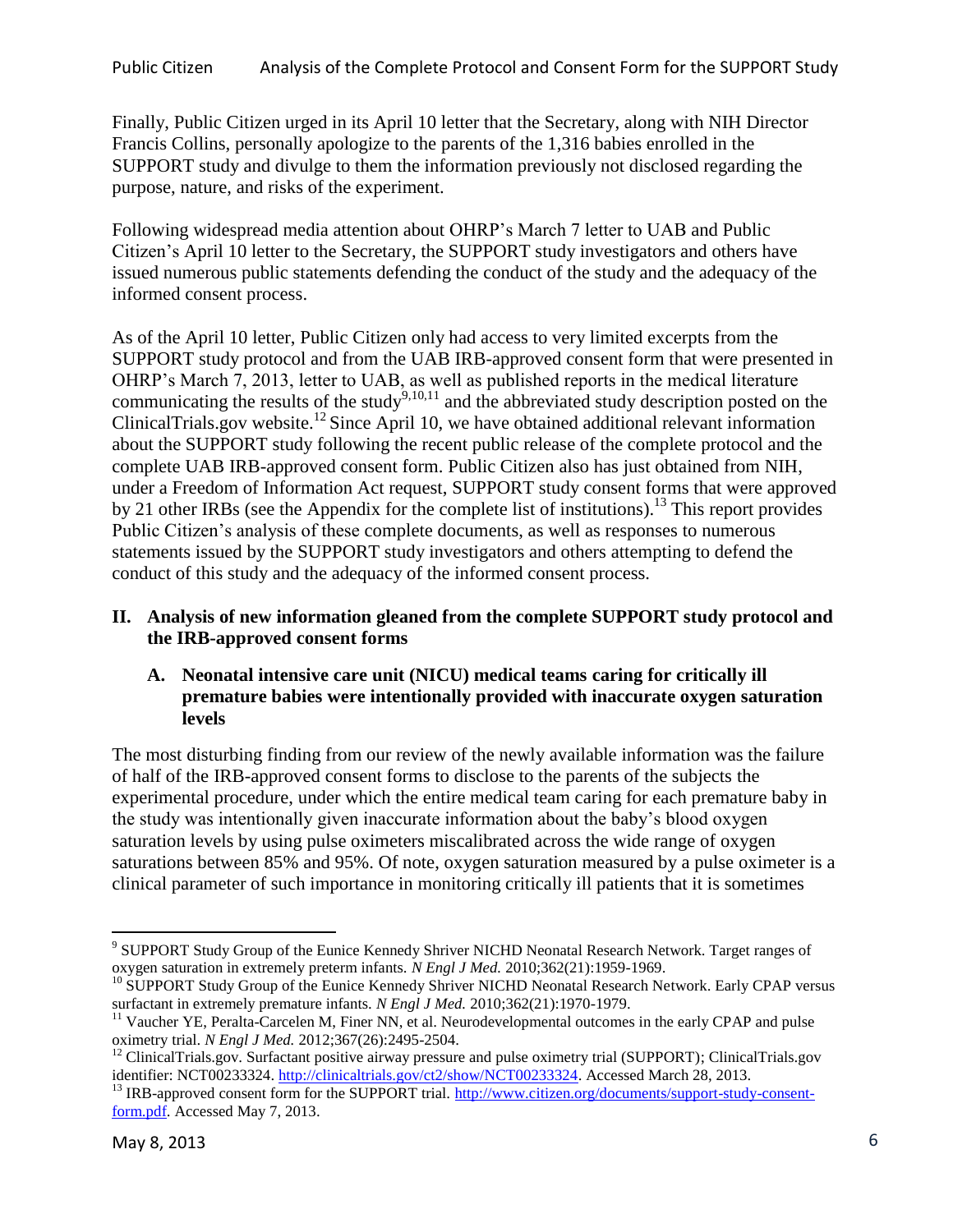referred to as the "fifth vital sign" (the first four vital signs being pulse, blood pressure, breathing rate, and temperature). $^{14}$ 

Equally disturbing is our finding that *none* of the IRB-approved consent forms disclosed the dangers posed to the babies by giving the entire medical team such intentionally inaccurate information about their oxygen saturation levels.

This experimental procedure is explained in the following excerpts from the protocol:<sup>15</sup>

(Page 12, section 3.7, Randomization) The Pulse Oximeters (PO) will have unique identifying labels and the oximeter specified in the randomization will be identified by a unique number which will match the number of the study Pulse Oximeter assigned for that infant. **All caretakers including the coordinators will be blinded to the [actual] Pulse Oximeter Range**… [Emphasis added]

(Page 17, 4.1 B Study Intervention: Low versus High SpO2 Range) There will be 2 ranges of SpO2 utilized during this trial. The Low target range will be 85% to 89% and the High target range will be 91% to 95%. The altered Pulse Oximeters (PO) are described below, and will display a range of 88% to 92% when the SpO2 ranges are in the Target ranges indicated above. Thus a Low range PO will read 88% when the actual SpO2 is approximately 86%, and 92% when the actual SpO2 is 89%. Similarly the High range PO will display 88% when the actual SpO2 is 91% and indicate 92% when the actual SpO2 is approximately 95%. See below for further explanation. This deviation is similar to the BOOST trial which used a continuous 3% offset. As an added safety feature, the POs used in this trial will revert to the actual SpO2 values and allow the caretakers to be aware of actual SpO2 values  $< 85\%$  and  $> 95\%$ .

The following table<sup>16</sup> reveals the displayed (i.e., intentionally inaccurate) oxygen saturation levels relative to each actual oxygen saturation level between 85% and 95% for infants in both the high-oxygen and low-oxygen groups:

<sup>14</sup> Neff TA. Routine oximetry: A fifth vital sign. *Chest.* 1988;94(2):227.

<sup>&</sup>lt;sup>15</sup> NICHD Neonatal Research Network. The surfactant positive airway pressure and pulse oximetry trial in extremely low birth weight infants: The SUPPORT trial. August 28, 2004 (revised September 16, 2004; updated March 28, 2005).[http://www.nih.gov/icd/od/foia/library/Protocol.pdf.](http://www.nih.gov/icd/od/foia/library/Protocol.pdf) Accessed April 24, 2013.

<sup>&</sup>lt;sup>16</sup> The table was constructed by extracting data from Table 1 on page 17 of the complete protocol and from the unnumbered figure on page 18 of the protocol.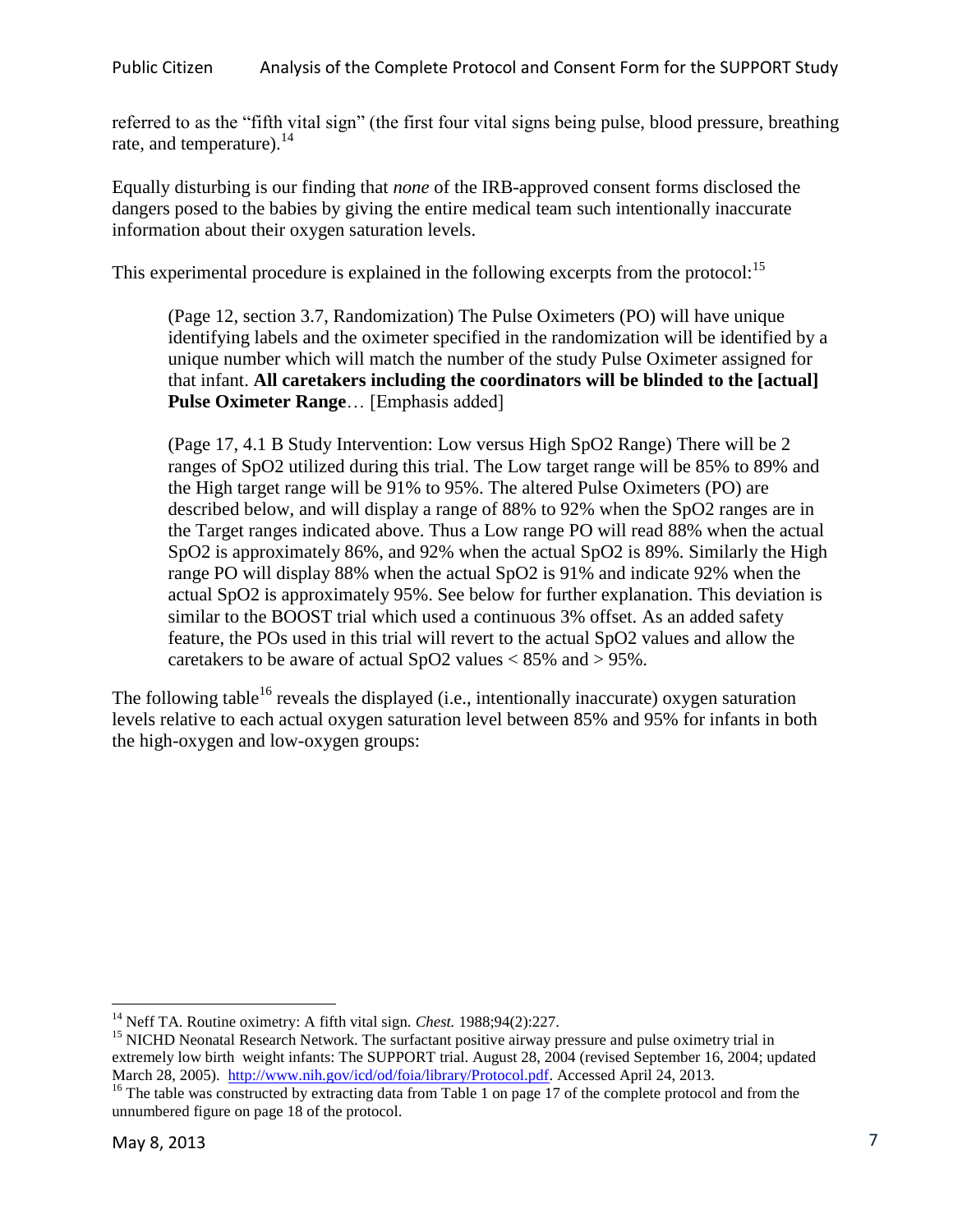|                                                                                |                |            | TOW 0476cm group bubles |     |     |     |     |     |     |     |     |               |                |
|--------------------------------------------------------------------------------|----------------|------------|-------------------------|-----|-----|-----|-----|-----|-----|-----|-----|---------------|----------------|
| <b>Displayed for</b><br>high oxygen<br>group<br><i>(intentionally)</i><br>low) | 84%            | 85%        | 85%                     | 85% | 85% | 86% | 87% | 88% | 89% | 90% | 92% | $92 -$<br>94% | 96%            |
| <b>Actual</b>                                                                  | 84%<br>(Alarm) | 85%        | 86%                     | 87% | 88% | 89% | 90% | 91% | 92% | 93% | 94% | 95%           | 96%<br>(Alarm) |
| <b>Displayed for</b><br>low oxygen<br>group<br><i>(intentionally)</i><br>high  | 84%            | 86-<br>88% | 88%                     | 90% | 91% | 92% | 93% | 94% | 95% | 95% | 95% | 95%           | 96%            |

**Table: Actual and inaccurately displayed oxygen levels in high- and low-oxygen-group babies** 

Note that for any displayed oxygen saturation level between 88% and 92%, the absolute difference between the actual oxygen saturation levels for the high- versus low-oxygen groups was 5% to 6%. For example, when the *displayed* oxygen level was 90%, the *true* oxygen level was 93% for the high-oxygen group and 87% for the low-oxygen group.

In addition, for the high-oxygen group, a *displayed* oxygen saturation level of 85% meant the *actual* level was anywhere between 85% and 88%, whereas for the low-oxygen group, a *displayed* oxygen saturation level of 95% meant the *actual* level was anywhere between 92% and 95% (in both cases, the actual value was unknown to the medical teams caring for these babies). These differences in the actual saturation levels between groups for any given inaccurately displayed level, particularly the 5% to 6% between-group differences for the displayed range of 88% to 92%, represented clinically important differences in the babies' actual blood oxygen content. Such differences certainly could have adversely impacted the management decisions that were being made by the medical teams caring for the babies in the SUPPORT study.

Because of the inaccurately high oxygenation saturation values provided to the medical team by the pulse oximeters for babies in the low-oxygen experimental group, it is plausible that the medical team may have treated some critically ill babies with too little oxygen, potentially resulting in brain injury and death secondary to hypoxemia (deficient oxygen). In contrast, because of the inaccurately low oxygenation saturation values provided to the medical team by the pulse oximeters for babies in the high-oxygen experimental group, it is also plausible that the medical team may have treated those babies with more oxygen than they needed, resulting in severe retinopathy of prematurity, requiring surgery and possibly causing blindness. What we do not know because the study lacked a usual standard of care control group, but suspect, is that if the medical teams had been given the correct information about oxygen saturation levels and these babies had been treated based on their individual needs as per current routine standard of practice, some deaths might have been prevented in the low-oxygen group, and some cases of severe retinopathy might have been prevented in the high-oxygen group.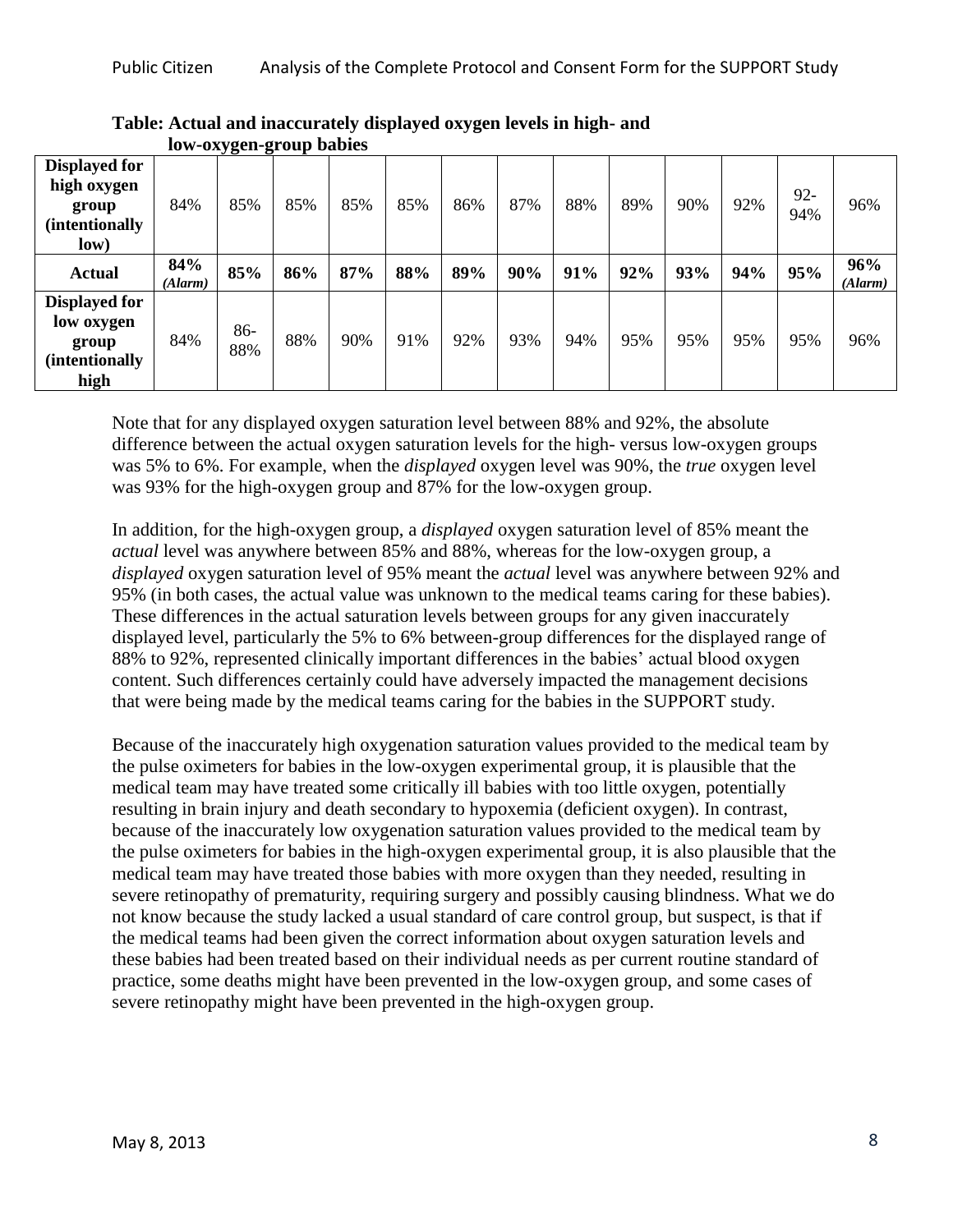**B. Half of the IRB-approved consent forms did not disclose the experimental procedure for intentionally providing the NICU medical teams with inaccurate oxygen saturation levels, and none disclosed the risks of this procedure**

**To our dismay, half (11) of the 22 IRB-approved consent forms for the SUPPORT study did not disclose to the parents that if they enrolled their babies in this experiment, their babies' entire medical team would be intentionally given inaccurate information about the babies' oxygen saturation levels.**<sup>17</sup> Also, none of the consent forms described how this experimental procedure could have impacted important clinical decisions related to the babies' care.<sup>18</sup> This protocol-specified procedure was a clear departure from the standard of care that these critically ill babies would have received had they not been enrolled in the study. Moreover, the protocol offered no evidence that this experimental approach was safe. Indeed, routinely providing the entire medical team with inaccurate information about blood oxygen saturation levels, a critically important clinical parameter monitored in these premature babies, may well have exposed these babies to potentially serious, life-threatening risks. This experimental procedure presented important additional risks beyond those associated with attempting to confine the premature babies' oxygen saturation levels to either a high- or low-oxygen range. No such risks were described in any of the IRB-approved consent forms. In fact, at least three of the consent forms, including the form approved by the UAB IRB, made the following extraordinarily misleading statement:<sup>19</sup>

"There is no known risk to your baby from monitoring with the pulse oximeters used for this study."

Many other IRB-approved consent forms made statements like the following: <sup>20</sup>

"Because all of the treatments proposed in this study are standard of care, there is no expected increase in risk for your infant."

Understanding the clinical importance of oxygen saturation levels in the routine management of premature babies is essential for recognizing the serious risks of providing protocol-specified misinformation to the NICU medical teams that cared for the infants in the SUPPORT study. These risks become apparent when one considers the protocol-specified criteria that were used to make decisions about whether these babies should be intubated and placed on mechanical ventilation or extubated if they were already on a ventilator. To understand these criteria, it is important to first remember that the SUPPORT study included a second simultaneous experiment, in addition to the experiment testing differences in oxygen saturation target ranges, in the same 1,316 babies enrolled in the study. For this second experiment, the babies were randomly divided into two groups that each received a different treatment to assist their breathing following delivery. Babies in one group were treated with a face mask, called a CPAP mask, to deliver pressurized air supplemented with oxygen; in this group, the babies breathed on their own. Babies in the other group were intubated; given the drug surfactant, which helps the

<sup>&</sup>lt;sup>17</sup> IRB-approved consent form for the SUPPORT trial. [http://www.citizen.org/documents/support-study-consent](http://www.citizen.org/documents/support-study-consent-form.pdf)[form.pdf.](http://www.citizen.org/documents/support-study-consent-form.pdf) Accessed May 7, 2013.

<sup>18</sup> *Ibid*.

<sup>19</sup> *Ibid*.

<sup>20</sup> *Ibid*.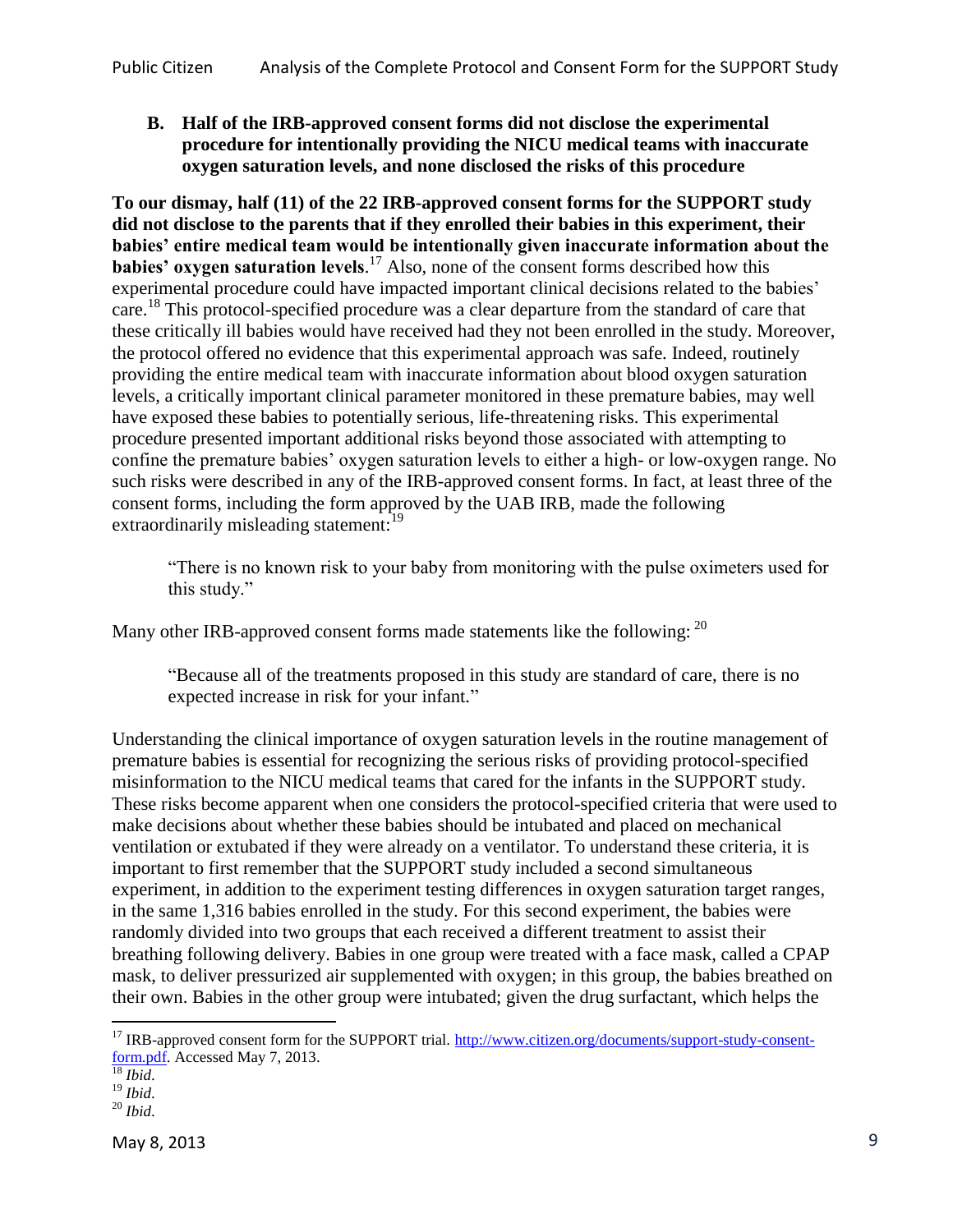lungs stay open; and placed on mechanical ventilation. Babies assigned to each of these two groups were further randomly assigned to the low-oxygen group or the high-oxygen group.

Because the investigators recognized that some babies assigned to the CPAP group might not have been able to sustain adequate breathing on their own, the protocol specified rescue criteria that allowed the medical team to intubate the baby and place him or her on a ventilator. The oxygen saturation level measured by an intentionally inaccurate pulse oximeter was one such criterion. This is described in the following excerpt from the protocol: $^{21}$ 

(Page 14, under heading "NICU Management") [The babies assigned to the CPAP group] *MAY* be intubated if they meet *ANY of* the criteria listed below. If intubated within the first 48 hours of life they should receive surfactant

# **Intubation:**

• An FiO<sub>2</sub> > .50<sup>[22]</sup> required to maintain an indicated [oxygen saturation level]  $\geq$ 88% (using the altered Pulse Oximeters) for one hour... [Emphasis in original]

Like the medical decision regarding intubation of study babies, the protocol also stipulated that for a CPAP-group baby who *had been intubated*, the medical team must attempt to extubate the baby based on criteria that included a protocol-specified threshold oxygen saturation level of  $88\%$ :  $^{23}$ 

(Page 14, under the heading "Extubation") An intubated CPAP-Treatment infant *MUST have extubation attempted within 24 hours if* **ALL** *of the following criteria are met and documented on a single blood gas*

- PaCO2 < 65 torr with a  $pH > 7.20$  (arterial or capillary samples)
- An indicated  $SpO2 > 88\%$  with an FiO2 < 50%
- A mean airway pressure  $(MAP) < 10$  cm H2O, ventilator rate  $< 20$  bpm, an amplitude  $\langle 2X \text{ MAP if on high frequency ventilation (HFV)} \rangle$
- Hemodynamically stable...
- Absence of clinically significant PDA [Emphasis in original]

The protocol further specified that use of these criteria for intubation and extubation decisions were to continue for the first 14 days of life.

<sup>&</sup>lt;sup>21</sup> NICHD Neonatal Research Network. The surfactant positive airway pressure and pulse oximetry trial in extremely low birth weight infants: The SUPPORT trial. August 28, 2004 (revised September 16, 2004; updated March 28, 2005).[http://www.nih.gov/icd/od/foia/library/Protocol.pdf.](http://www.nih.gov/icd/od/foia/library/Protocol.pdf) Accessed April 24, 2013.

 $22$  FiO<sub>2</sub> means the fraction of inspired oxygen, which is the oxygen composition of the inspired air. Room air has an FiO<sub>2</sub> of .21 (21% oxygen). The FiO<sub>2</sub> can be increased to a maximum of 1.00, which would be 100% oxygen.

<sup>&</sup>lt;sup>23</sup> NICHD Neonatal Research Network. The surfactant positive airway pressure and pulse oximetry trial in extremely low birth weight infants: The SUPPORT trial. August 28, 2004 (revised September 16, 2004; updated March 28, 2005).[http://www.nih.gov/icd/od/foia/library/Protocol.pdf.](http://www.nih.gov/icd/od/foia/library/Protocol.pdf) Accessed April 24, 2013.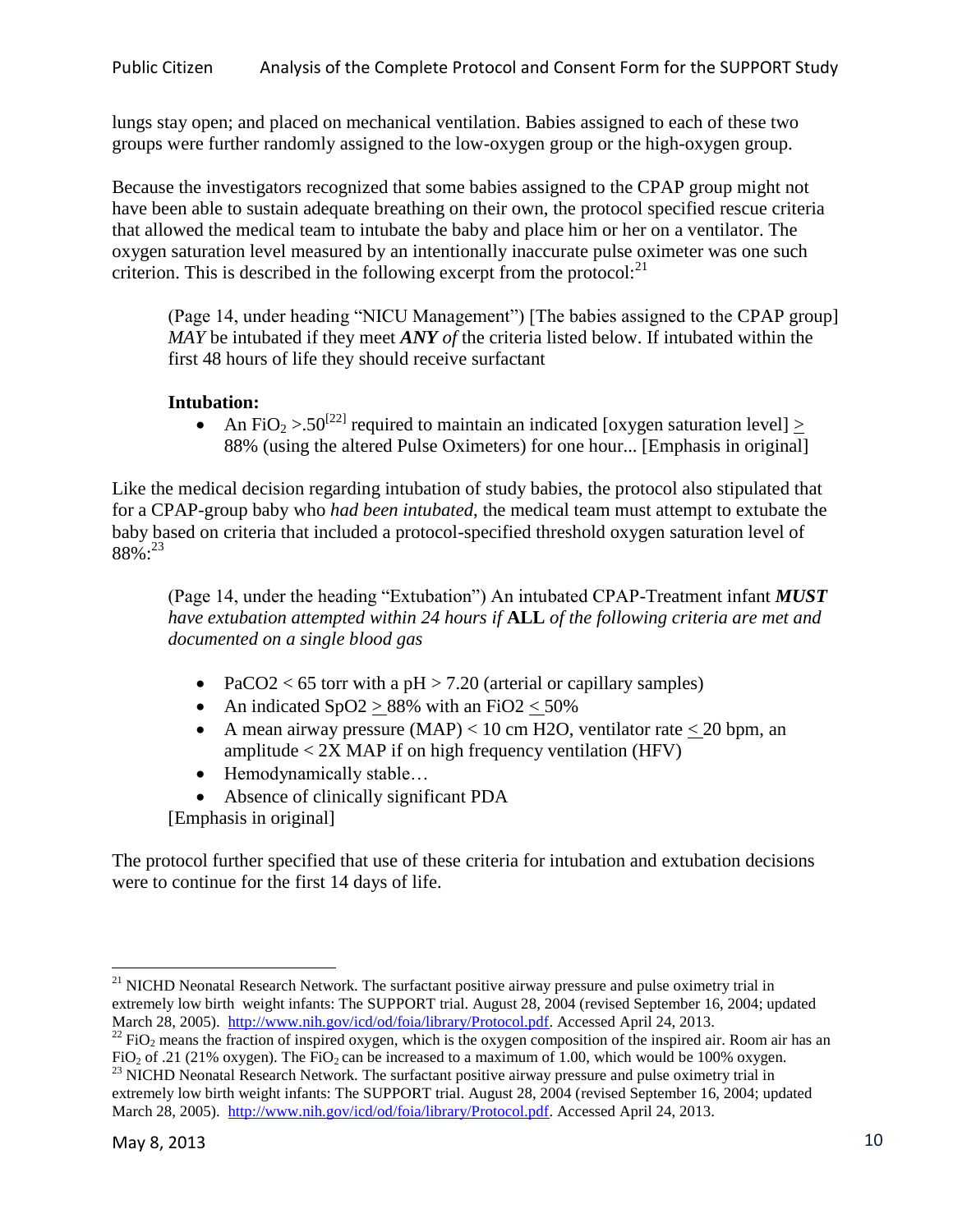The fact that the protocol-specified criteria for making the crucial medical decisions regarding whether to intubate or extubate critically ill premature babies were based on oxygen saturation levels, as measured by a pulse oximeter, is important for two reasons. First, it underscores the vital importance of the actual, real oxygen saturation levels in the hour-to-hour management of FiO2s settings (the level of supplemental oxygen), mechanical ventilation treatments, and many other clinical decisions in critically ill premature babies.

Second, and more relevant to the babies who were enrolled in the SUPPORT study, the intentional provision of inaccurate oximetry information to the medical teams caring for these babies posed significant risks for these babies. For example, the inaccurate oxygen level readings could have led the medical teams to intubate and artificially ventilate some babies who did not need to undergo these medical procedures, thus unnecessarily exposing the babies to the risks of intubation and mechanical ventilation. On the other hand, the inaccurate oxygen level readings could have led the medical teams to *not* intubate and mechanically ventilate other babies who did need these medical procedures, thus exposing them to risks of inadequate oxygen delivery.

The risks of intentionally providing the medical teams with *inaccurate* oxygen saturation levels are best understood by considering how this inaccurate data, combined with the protocolspecified criteria for intubating or extubating CPAP-group babies — criteria presumably based on *accurate* oxygen saturation levels in the setting of routine standard of care — could have altered the care of a baby assigned to the high-oxygen group versus a baby assigned to the lowoxygen group.

First consider a baby in the CPAP group who was randomly assigned to the high-oxygen target range and therefore had not been intubated. Let us suppose the baby, during the first day of life, needed an  $FiO<sub>2</sub>$  of 0.55 to breathe in order to maintain an oxygen saturation level of 88% as *inaccurately displayed* on the miscalibrated pulse oximeter. The baby really would have had an *actual* oxygen saturation level of 91%. If the medical team had had an *accurate* pulse oximeter reading of 91%, the team likely would have lowered the FiO2 to 0.50. If the baby's actual oxygen saturation level subsequently remained at or above 88%, the baby would not have needed to be intubated. However, because the medical team received only the inaccurate pulse oximetry reading of 88%, the team could well have decided, under the protocol-specified rescue criteria for babies in the CPAP group, to intubate the baby and start mechanical ventilation when it likely was not clinically necessary. This could have unnecessarily exposed some high-oxygen group babies to increased risk of: (a) trauma to the mouth and gums during intubation; (b) trauma to the trachea, resulting in bleeding and puncture of the airway during intubation; (c) pneumothorax (collapsed lungs, possibly resulting in the need for insertion of chest tubes); (d) pneumonia during mechanical ventilation; and (e) death. If the now inappropriately intubated baby survives to be subsequently extubated, the same circumstances that led to the first inappropriate intubation could recur, leading to a second inappropriate intubation and unnecessary exposure again to the same risks.

Now consider a second baby in the CPAP group who was randomly assigned to the low-oxygen target group. Let us suppose the baby, during the first day of life, maintained an *inaccurate*  oxygen saturation level displayed as 88% on the miscalibrated pulse oximeter while breathing an FiO2 of 0.50. In reality, the baby *actually* would have had an oxygen saturation level of 85% to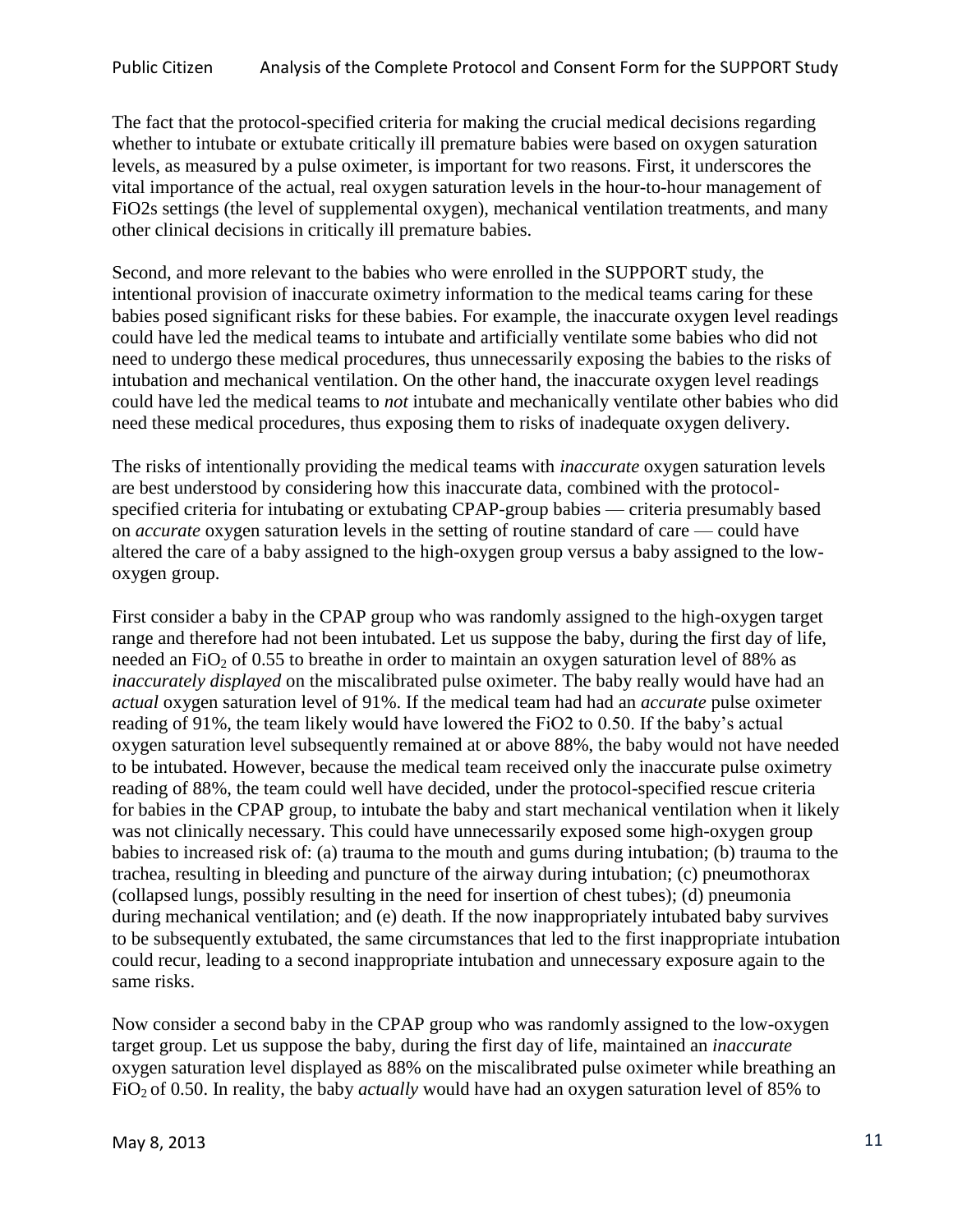Public Citizen Analysis of the Complete Protocol and Consent Form for the SUPPORT Study

86%, already below the threshold that should have triggered rescue intubation and mechanical ventilation. If the medical team had had an *accurate* pulse oximeter reading, the team likely would have raised the  $FiO_2$  above 0.50 to try to increase the oxygen saturation level. If after one hour, the *actual* oxygen saturation remained at or below 88% on the higher FiO<sub>2</sub> the baby likely could have been intubated. However, because the medical team received only the inaccurate pulse oximetry reading of 88%, clinically indicated intubation of the baby may have been delayed. Inappropriate delays in making necessary changes in care, including making adjustments in the FiO2 and performing clinically indicated intubation, could have unnecessarily exposed some babies in the low-oxygen group to increased risk of prolonged hypoxemia with inadequate oxygen delivery to the brain, resulting in neurological damage and possibly death.

Finally, continuing one step further with the example of the baby in the low-oxygen group, let us suppose this baby was finally intubated when the *inaccurately* displayed oxygen saturation level fell to 85% for more than one hour while breathing on an  $FiO<sub>2</sub>$  of 0.55. Inappropriate extubation subsequently could have occurred *too soon* when the *inaccurately* displayed oxygen saturation level increased to greater than 88% on the miscalibrated pulse oximeter while the baby was on an FiO<sup>2</sup> less than 0.50 (with all other criteria for extubation met), when in fact the *actual* oxygen saturation level was 85% to 86%. Like the first example, this sequence could have repeated itself leading to a second inappropriately delayed intubation followed by another too-soon extubation.

Remarkably, the following statement from the protocol indicates that the investigators were well aware that the criteria of intubating and extubating the babies in the CPAP group, in the context of inaccurate oxygen saturation reading, could lead to inappropriate intubations and extubations and must have understood the risks: $24$ 

(Page 15, under the heading "D/C CPAP) *CPAP infants who require intubation three times, for any criteria, will have all subsequent treatment including subsequent extubations and any further re-intubations performed using unit Standard of Care. This addition is to prevent such infants from being exposed to further protocol driven intubations and extubations.* [Emphasis in original]

It is truly disturbing that the investigators failed to clearly describe in the protocol and the consent forms the potential for both (a) protocol-driven intubations and extubations that *would not be* clinically indicated; and (b) protocol-driven delays in intubations or extubations that *would be* clinically indicated, as well as the risks of such protocol-driven events related to the oxygen experiment in the SUPPORT study. Equally disturbing is the apparent failure of the reviewing IRBs to recognize these risks.

# **C. None of the 22 IRB-approved consent forms disclosed that the high-oxygen saturation target was considered "more conventional" by the investigators, despite this being stated in the protocol**

Another disturbing revelation gleaned from the just-released SUPPORT study protocol is the following summary statement of the oxygen experiment design: $^{25}$ 

 $\overline{a}$ <sup>24</sup> *Ibid*.

<sup>25</sup> *Ibid*.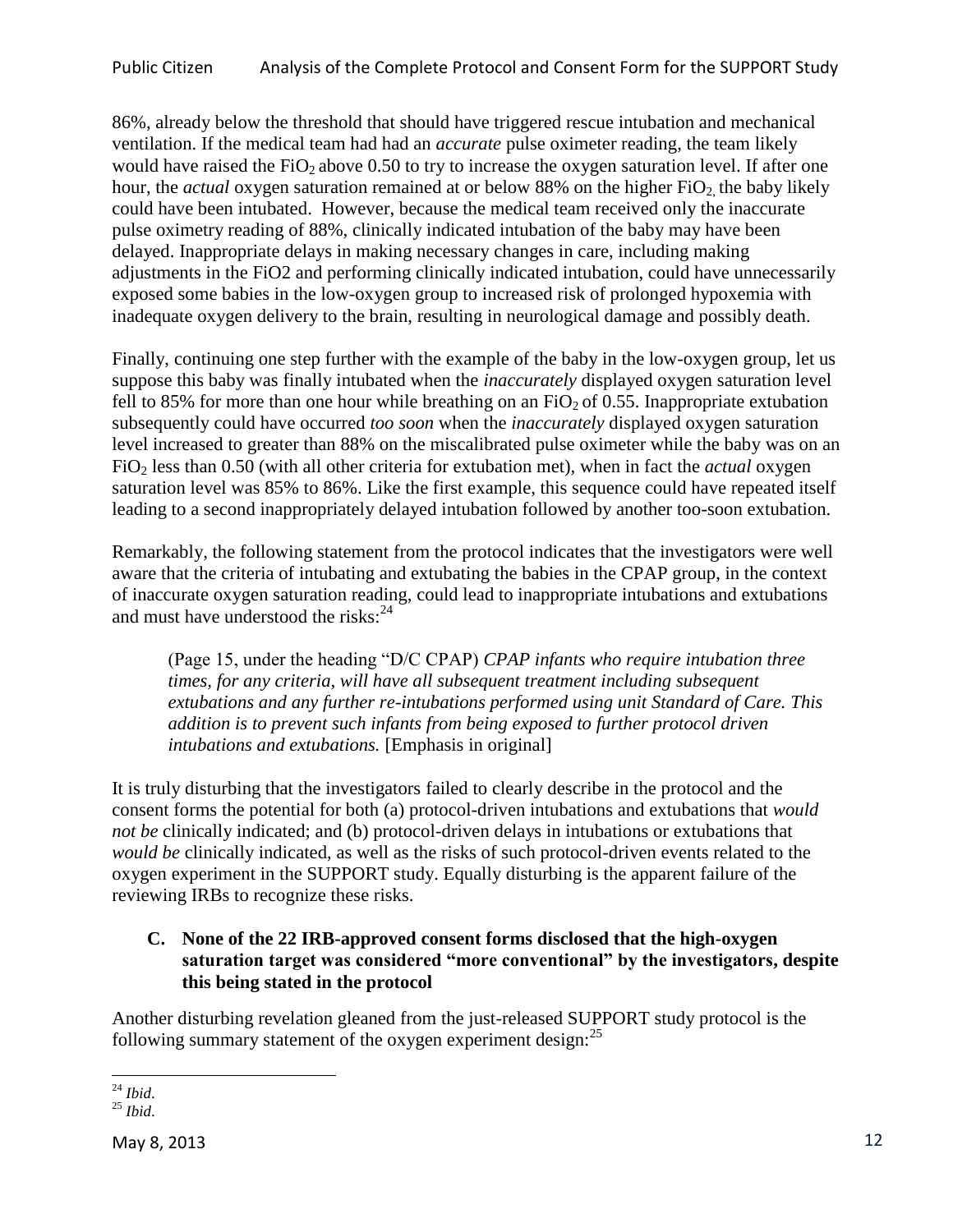(Page 9, section 2.1, Study Design) 2) A prospective comparison of a lower SpO2 range (85% to 89%) with a **higher more conventional SpO2 range (91% to 95%)** until the infant is no longer requiring ventilatory support or oxygen. [Emphasis added]

Thus, the IRBs were informed by the investigators that the high-oxygen saturation target range was considered to be "more conventional" treatment for premature babies receiving routine standard of care, which implicitly means that the low-oxygen saturation target range was more unconventional. This characterization of the relative difference between the low and high oxygen targets used in the two experimental oxygen groups is in clear conflict with the following misleading statement presented to parents of the premature babies in the UAB IRB-approved consent form, which implied that both the low and the high range were equally conventional:<sup>26</sup>

The babies in the lower range group will have a target saturation of 85-89%, while the babies in the higher range group will have a target saturation of 91-95%. **All of these saturations are considered normal ranges for premature infants**. [emphasis added]

Similar statements were made in the consent forms approved by IRBs at nearly all of the other participating institutions.

Two consent forms appeared to suggest that oxygen saturation ranges other than the two target ranges used in the SUPPORT study were most commonly used. For example, the IRB-approved consent form for Duke University Health System (DUHS) noted that the "aim in many units is to keep oxygen saturations between 88 and 92%," although it did not explain whether this was the case at DUHS.<sup>27</sup> Likewise, the IRB-approved consent form for Tufts Medical Center stated that at "Tufts Medical Center oxygen saturation is kept between 88-94%."<sup>28</sup> Disclosures of the oxygen saturation ranges most commonly targeted when caring for premature babies, such as the statement made in the Tufts Medical Center IRB-approved consent form, should have been made in the consent forms for all SUPPORT study institutions.

To summarize the deficiencies in the SUPPORT study consent process, the information now available from the complete SUPPORT study protocol and the IRB-approved consent forms demonstrates that parents gave consent for their babies to be enrolled in the SUPPORT study based on misleading information and without being provided with critically important information about the purpose, nature, and risks of this complex oxygen experiment.

#### **D. The SUPPORT study protocol omitted critically important information necessary for understanding the full range of risks of the study and for assessing whether the risks to the subjects would be minimized**

Finally, it is important to recognize the essential information that was *not* included in the full SUPPORT study protocol.

<sup>&</sup>lt;sup>26</sup> IRB-approved consent form for the SUPPORT trial. [http://www.citizen.org/documents/support-study-consent](http://www.citizen.org/documents/support-study-consent-form.pdf)[form.pdf.](http://www.citizen.org/documents/support-study-consent-form.pdf) Accessed May 7, 2013..

<sup>27</sup> *Ibid*.

<sup>28</sup> *Ibid*.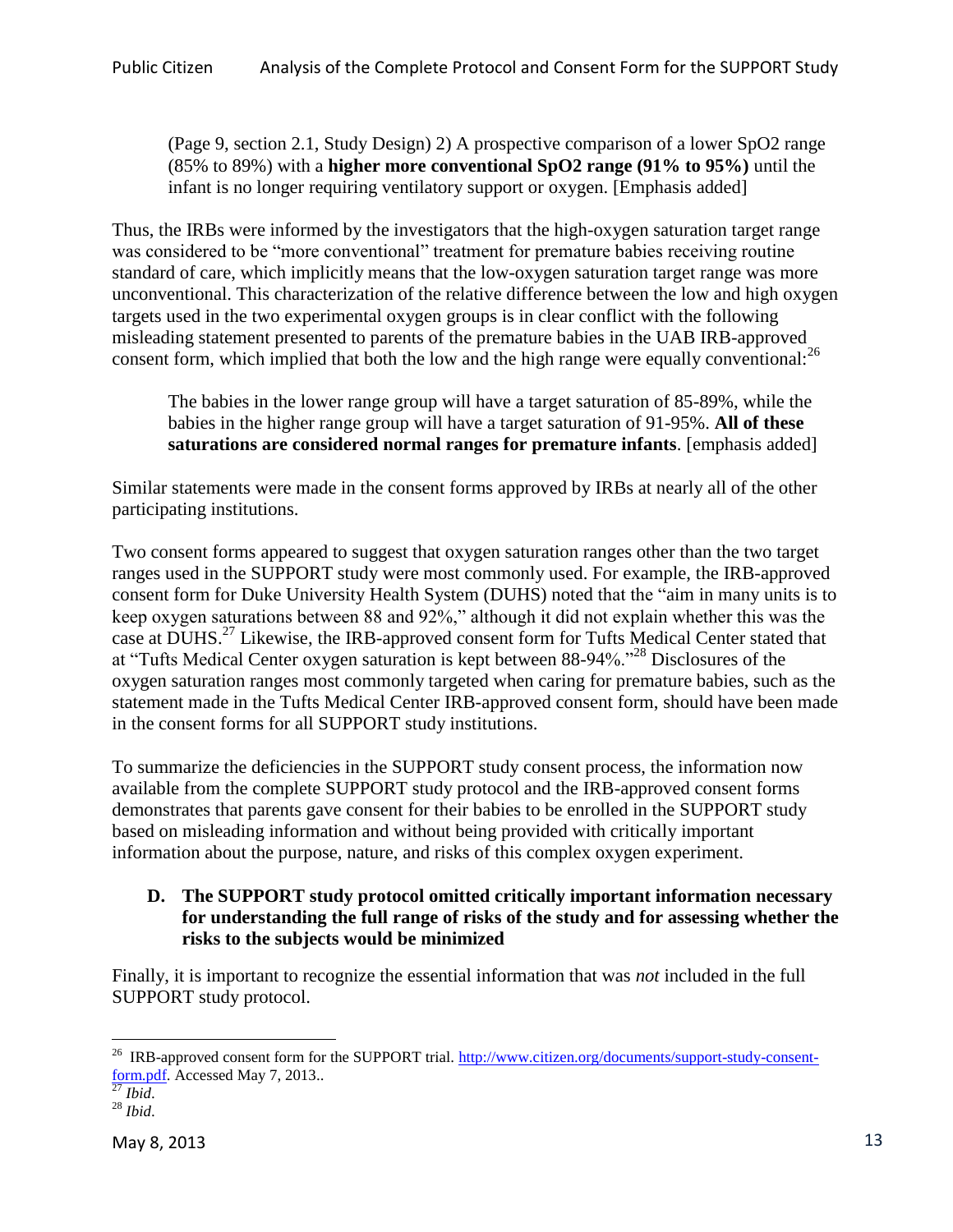First, the protocol lacked a robust, detailed explanation of the usual standard of care regarding such critical issues as the individualized adjustment of  $FiO<sub>2</sub>$  and decisions about intubation, extubation, and mechanical ventilation in critically ill premature infants at the NRN medical centers. For example, the protocol should have described in detail the clinical factors taken into account by expert neonatologists at these centers when making individualized decisions to adjust  $FiO<sub>2</sub>$  in extremely premature newborns. The protocol also should have described the criteria under the usual standard of care for making decisions about intubation, extubation, and mechanical ventilation, including the role of actual oxygen saturation levels. Without such information, it was not possible for the IRBs that approved this experiment to determine whether risks to the babies were minimized given: (a) the complexity of usual medical care in the NICU setting, (b) the added complexity of the experimental interventions in the study, and (c) the interactions between (a) and (b).

Second, the protocol failed to indicate whether it was ever standard of care at *any* participating NICU to routinely attempt to maintain the oxygen saturation levels for all extremely premature babies, regardless of their clinical status, within the range of 85% to 89%, and if so, how frequently this was the case. This information was particularly relevant to understanding the risks of the research and whether they were minimized because the investigators had indicated that the oxygen saturation target range of 91% to 95% was the "more conventional" of the two target oxygen saturation ranges being tested. This important acknowledgement by the investigators warranted further explanation. Of concern, the protocol offered no evidence that before developing the protocol, the SUPPORT study investigators had conducted a systematic survey of previous medical records of NICU babies in order to document current routine standard of practice for managing oxygen treatment in premature babies within their own NICUs.

Third, given the complexities of routine medical management of extremely premature infants and the interaction between the different complex experimental interventions of the SUPPORT study, the minimization of the risks to babies enrolled in the study would have required a detailed plan for unblinding the NICU medical teams when the masking procedure using intentionally miscalibrated pulse oximeters posed a threat to the health of the babies. The complete SUPPORT study protocol lacked such a detailed plan.

Fourth, because (a) the oxygen experiment involved only two experimental groups and no control group, and (b) the primary efficacy endpoint was a composite of the two competing harms of death and retinopathy, adequate safety monitoring would have required periodic checking for differences between the low-oxygen and high-oxygen groups for both death and retinopathy *separately.* This is reflected in the way the results were presented in the published paper.<sup>29</sup> According to the protocol, death was monitored as an adverse event, but retinopathy was not. The IRBs that reviewed and approved the study did not appear to understand the complexities of the oxygen experiment component of the SUPPORT study and the off-setting risks involved, and as a result, they were unable to determine whether the monitoring plan was sufficient to ensure the safety of the babies and minimize risks to them.

<sup>&</sup>lt;sup>29</sup> SUPPORT Study Group of the Eunice Kennedy Shriver NICHD Neonatal Research Network. Target ranges of oxygen saturation in extremely preterm infants. *N Engl J Med.* 2010;362(21):1959-1969.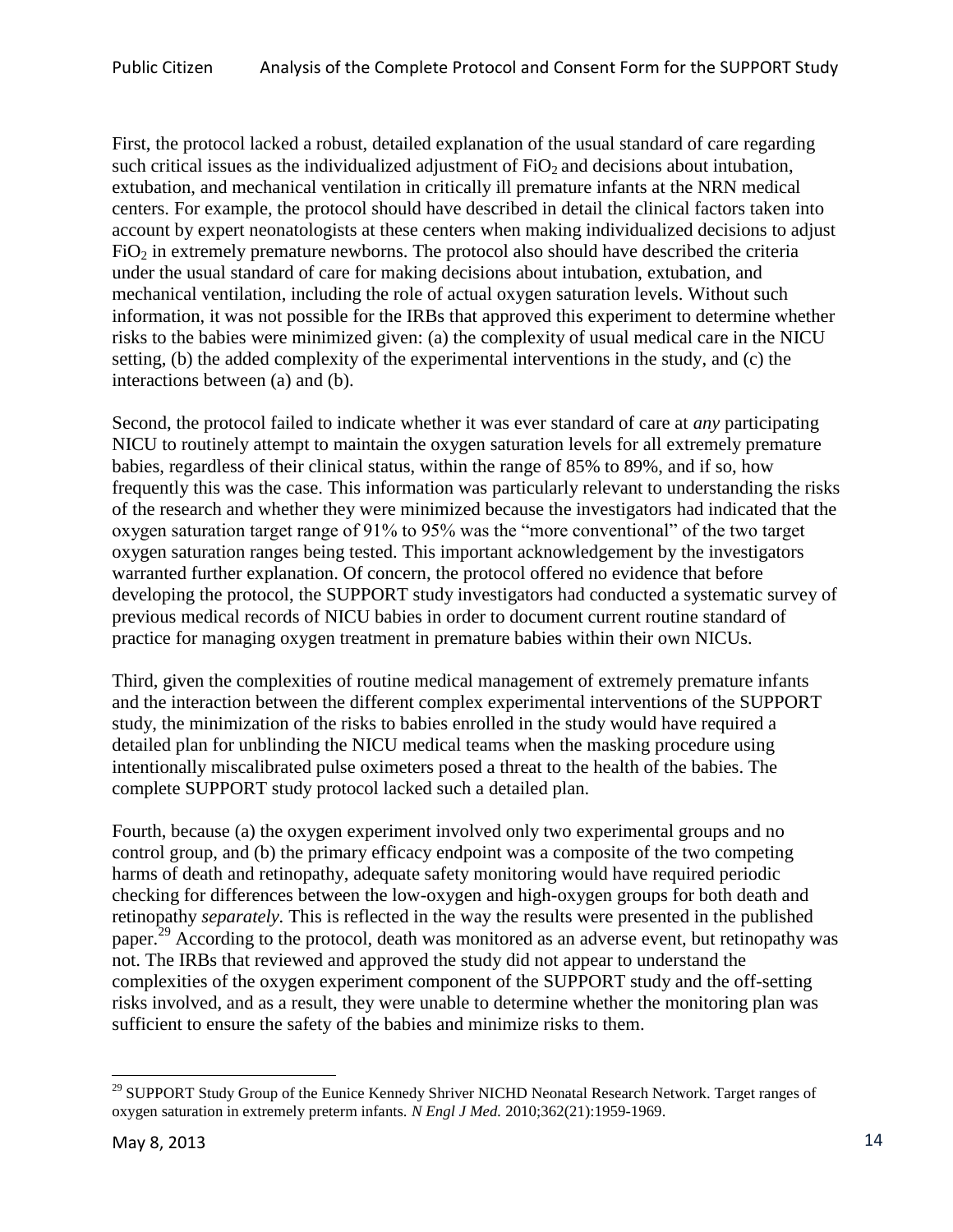For example, retinopathy should have been monitored as an adverse event and monitored closely. For the low-oxygen group babies, death was a risk and was monitored. For the highoxygen group babies, retinopathy was the risk and should have been monitored as an adverse event, but the protocol safety monitoring plan did not indicate that it was. Because retinopathy, part of the primary composite efficacy endpoint, often requires surgery and can lead to blindness, it represented a clear potential harm to the babies of significant enough degree to require monitoring. The study demonstrated that the high-oxygen group babies had a highly significant increase in retinopathy in comparison to the low-oxygen group babies  $(p<0.001)$ .<sup>30</sup> If the incidence of retinopathy had been monitored separately as an important adverse event in the high-oxygen group at increased risk for this adverse outcome and compared to the incidence in the low-oxygen group, a recommendation to stop the trial early probably could have been made by the data and safety monitoring board, potentially saving lives in the low-oxygen group due to hypoxemia and decreasing the need for retinal surgery in the high-oxygen group.

It is very troubling that the protocol omitted so many crucial details regarding the usual standard of care for the individualized adjustment of  $FiO<sub>2</sub>$  and decisions about intubation, extubation, and mechanical ventilation in critically ill premature infants at the NRN medical centers; the risks associated with the experimental oxygen interventions; and the safety monitoring plan, all of which were essential for understanding the nature of the research and its risks. Lacking this information, it is unclear how the IRBs that reviewed the study were able to make the determinations required for IRB approval under the HHS human subjects protection regulations, particularly the determination that the risks to subjects were minimized.

#### **III. General response to criticisms by the SUPPORT study investigators and others who have objected to OHRP's determinations of consent-form deficiencies**

In response to OHRP's March 7 letter to UAB, the SUPPORT study investigators and others have issued numerous public statements in an attempt to defend the conduct of this study and the adequacy of the informed consent process. We therefore want to take this opportunity to explain some of the important, serious flaws in the arguments being made publicly by the investigators $31,32$  and their supporters.  $33,34$ 

The primary argument offered by those objecting to OHRP's finding of inadequate disclosure of study risks essentially goes as follows: The usual care for all critically ill, extremely premature infants in major academic NICUs across the U.S. at the time the study was conducted involved targeting their oxygen saturation *anywhere* between 85% and 95% without regard to *any* individual-specific clinical factors. For *all* such premature babies at *any time* during their NICU

 $\overline{a}$ <sup>30</sup> *Ibid.*

<sup>31</sup> Carlo WA, Bell EF, Walsh MC. Oxygen saturation targets in extremely premature infants (letter to the editor*). N Engl J Med.* Published online on April 17, 2013. DOI: 10.1056/NEJMc1304827.

<sup>32</sup> Finer NN, Bell EF, Van Meurs K. Consent forms in a clinical trial for premature babies (letter to the editor). *The New York Times.* April 19, 2013. [http://www.nytimes.com/2013/04/19/opinion/consent-forms-in-a-clinical-trial-of](http://www.nytimes.com/2013/04/19/opinion/consent-forms-in-a-clinical-trial-of-premature-babies.html?ref=todayspaper)[premature-babies.html?ref=todayspaper.](http://www.nytimes.com/2013/04/19/opinion/consent-forms-in-a-clinical-trial-of-premature-babies.html?ref=todayspaper) Accessed April 24, 2013.

<sup>33</sup> Drazen JM, Solomon CG, Greene MF. Informed consent and SUPPORT (editorial). *N Engl J Med.* Published online April 17, 2013. DOI: 10.1056/NEJMe1304996.

<sup>34</sup> Magnus D, Caplan AL. Risk, Consent, and SUPPORT. *N Engl J Med.* Published online April 18, 2013. DOI: 10.1056/NEJMp1305086.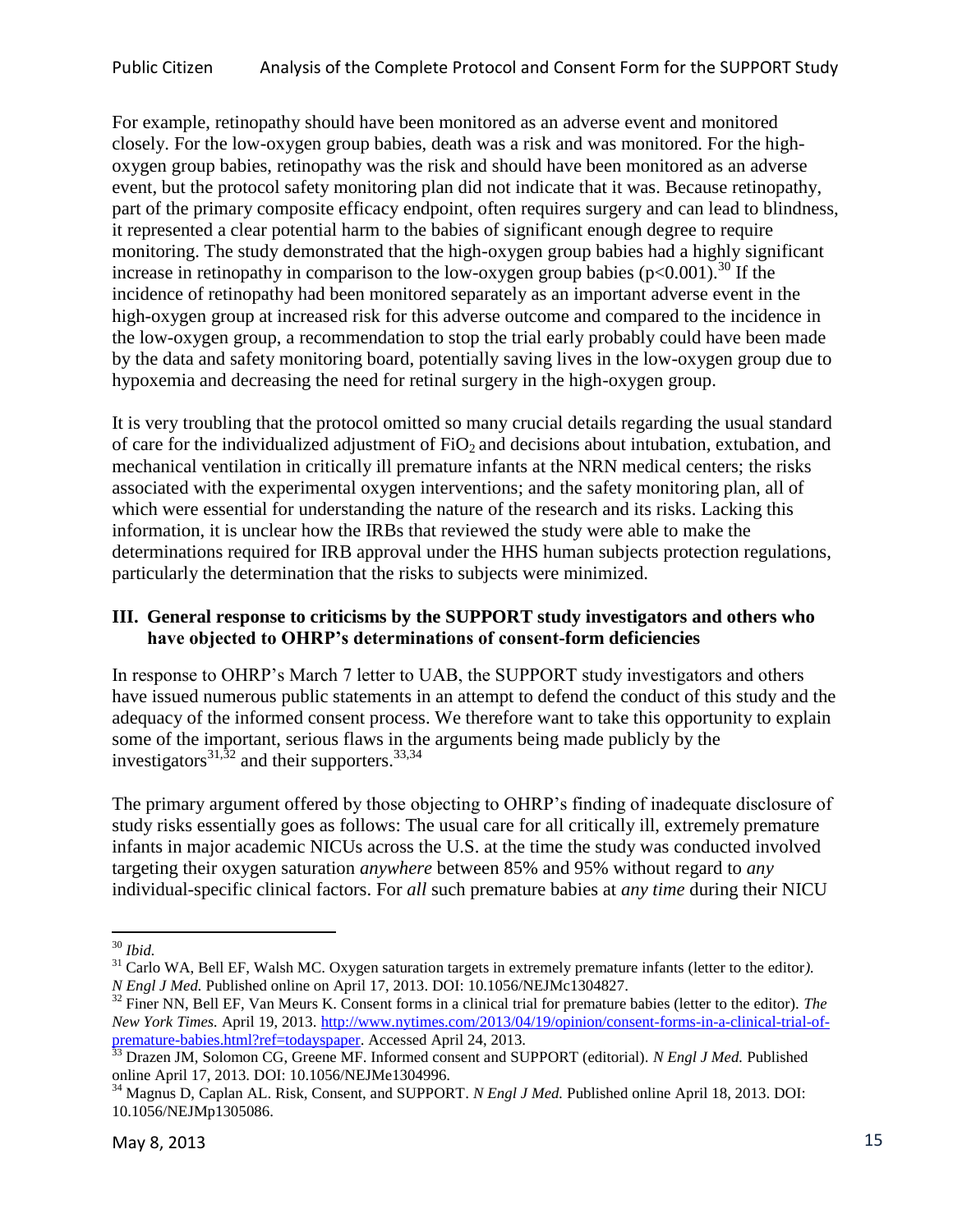stay, adjusting oxygen therapy to achieve *any* more narrowly defined target oxygen saturation band within the broader 85-95% range represented usual standard of care. Therefore, the experiment presented no risk to the babies.

This argument does not survive serious scrutiny. First, as noted above, the investigators themselves stated in the protocol that the higher oxygen saturation target range was the "more conventional" of the two oxygen saturation target ranges that were to be tested.

Second, taken to its logical conclusion, this argument would allow one to posit that the SUPPORT study's oxygen experiment could have been conducted with even more narrowly defined oxygen saturation target bands at the extremes of the 85% to 95% "normal range" without exposing premature babies to increased risks in comparison to usual standard of care in 2005. Experimental interventions limiting the target oxygen saturation ranges to increasingly narrower bands at opposite ends of the 85% to 95% range, combined with intentionally providing the medical team with inaccurate information about the babies' oxygen saturation levels, would have had an even more profound adverse impact on the morbidity and mortality risks for premature babies.

Third and most important, despite the gaps in scientific knowledge regarding oxygen management in premature infants at the time the SUPPORT study was initiated, it is inconceivable that in 2005, highly trained, expert neonatologists providing routine individualized care outside the research context did not adjust  $FiO<sub>2</sub>$  levels to achieve different oxygen saturation levels — in different babies and at different times for the same baby — within the broad range of 85-95% based on important clinical indicators of tissue oxygenation. These indicators would include base deficit levels (an elevated base deficit generally would be indicative of inadequate oxygen delivery to tissues of the body, and increasing the  $FiO<sub>2</sub>$  in order to increase the baby's oxygen saturation level would be one major treatment change to address this problem), other individual clinical factors, and consultations with parents regarding balancing of specific risks.

Thus, condensed and incomplete descriptions of the complex usual standard of care for managing supplemental oxygen treatments in extremely premature babies — such as the informed consent statements that "All of these saturations [i.e., 85-89% and 91-95%] are considered normal ranges for premature infants<sup> $35$ </sup> — were misleading to parents who gave consent for their babies to be in the SUPPORT study and, when repeated today, mislead the public.

To accomplish the goals of their oxygen experiment, the investigators first allowed a computer to randomly assign extremely premature babies to one of two narrowly constrained target oxygen saturation ranges, rather than individually adjusting oxygen based solely on the expert judgment of highly trained neonatologists. The investigators then provided the entire medical team caring for these babies with pulse oximeters that were intentionally programmed to provide inaccurate information regarding the oxygen saturation levels. Thus, because of these two protocolspecified procedures, babies in the study received experimental oxygen management

<sup>&</sup>lt;sup>35</sup> IRB-approved consent form for the SUPPORT trial. [http://www.citizen.org/documents/support-study-consent](http://www.citizen.org/documents/support-study-consent-form.pdf)[form.pdf.](http://www.citizen.org/documents/support-study-consent-form.pdf) Accessed May 7, 2013..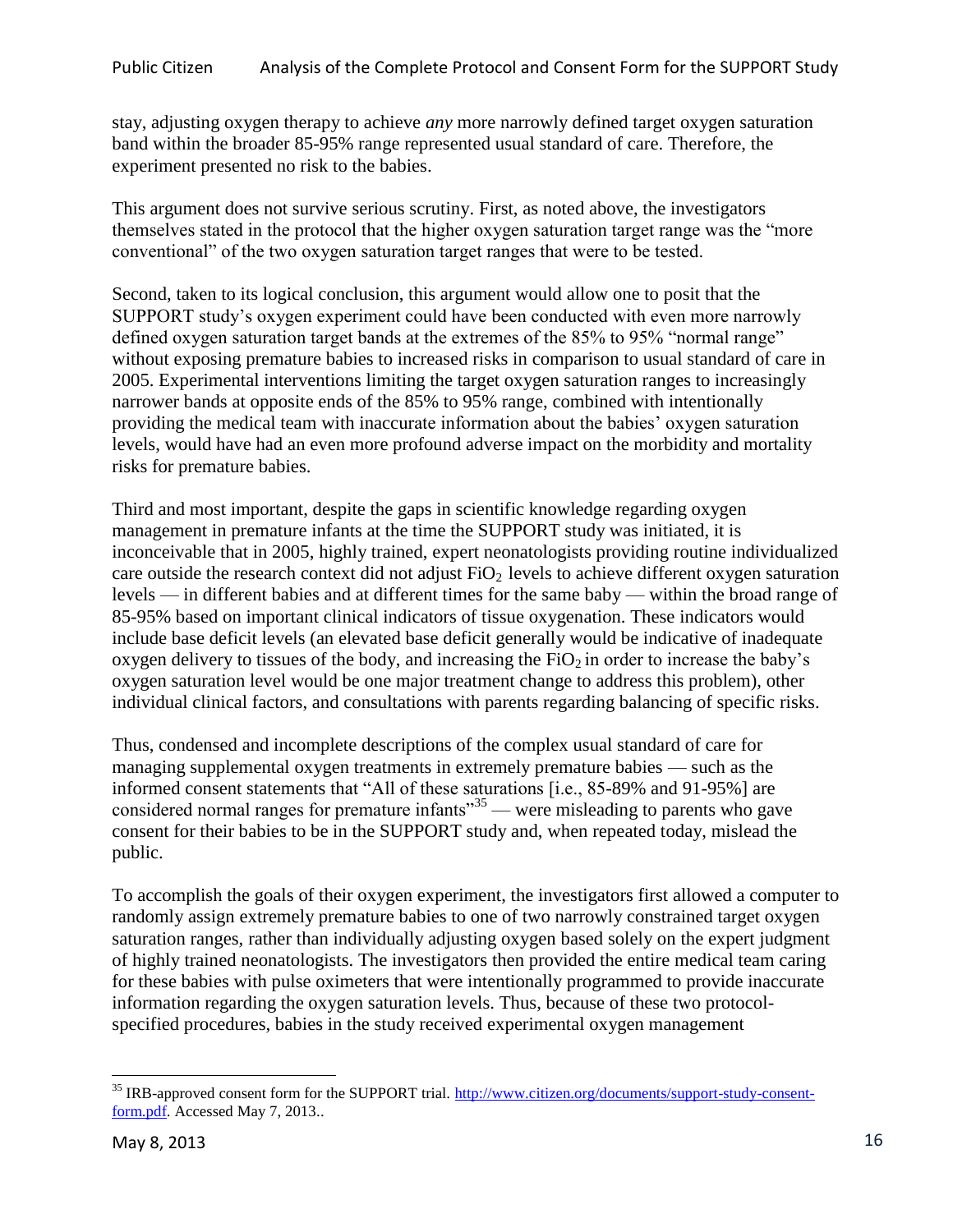interventions that were substantially different from the usual standard of care they would have otherwise received had their parents not consented to the research.

#### **IV. Responses to specific statements by the SUPPORT study investigators and others who have objected to OHRP's determinations of consent-form deficiencies**

Beyond this flawed primary argument, Public Citizen addresses below some of the other public statements recently made by the SUPPORT study investigators,<sup>36</sup> the editors of *The New England Journal of Medicine* (*NEJM*),<sup>37</sup> and two bioethicists who authored a *NEJM* perspective article, $38$  all of which attempt to defend the conduct of the SUPPORT study, especially the adequacy of the informed consent process.

#### **A. SUPPORT study investigators**

The following are some recent statements made by the SUPPORT study investigators, with our comments in response in italics after each:

Investigators: Death was included in the primary outcome because it competes with retinopathy, not because a difference in mortality was expected.<sup>39</sup>

*Our comments: The investigators argue that they did not expect to see an increased rate of death in the low-oxygen group, and therefore it was not a risk that needed to be disclosed in the consent forms signed by parents of babies enrolled in the study. However, this argument is belied by multiple other statements made by the investigators in the protocol and elsewhere.* 

*First, the purpose of the SUPPORT study was to test different experimental strategies for managing oxygen and ventilation therapy in premature infants and assess their effects on primary composite endpoints that all included death as an outcome. This is reflected in the study's primary hypotheses and in the protocol's statistical analysis plan.<sup>40</sup> Death obviously was the most important component for these primary endpoints. Death alone also was pre-specified as an important secondary endpoint across all four study groups. Comparisons of the primary and secondary outcomes across all four study groups was planned and performed with two-sided P-values.41,42 The plan to use two-tailed P-values* 

 $\overline{a}$ <sup>36</sup> Carlo WA, Bell EF, Walsh MC. Oxygen saturation targets in extremely premature infants (letter to the editor). *N Engl J Med.* Published online on April 17, 2013. DOI: 10.1056/NEJMc1304827.

<sup>37</sup> Drazen JM, Solomon CG, Greene MF. Informed consent and SUPPORT (editorial). *N Engl J Med.* Published online April 17, 2013. DOI: 10.1056/NEJMe1304996.

<sup>38</sup> Magnus D, Caplan AL. Risk, Consent, and SUPPORT. *N Engl J Med.* Published online April 18, 2013. DOI: 10.1056/NEJMp1305086.

<sup>&</sup>lt;sup>39</sup> Carlo WA, Bell EF, Walsh MC. Oxygen saturation targets in extremely premature infants (letter to the editor). *N Engl J Med.* Published online on April 17, 2013. DOI: 10.1056/NEJMc1304827.

<sup>&</sup>lt;sup>40</sup> NICHD Neonatal Research Network. The surfactant positive airway pressure and pulse oximetry trial in extremely low birth weight infants: The SUPPORT trial. August 28, 2004 (**revised September 16, 2004; updated March 28, 2005).** [http://www.nih.gov/icd/od/foia/library/Protocol.pdf.](http://www.nih.gov/icd/od/foia/library/Protocol.pdf) Accessed April 24, 2013. <sup>41</sup> *Ibid*.

<sup>&</sup>lt;sup>42</sup> SUPPORT Study Group of the Eunice Kennedy Shriver NICHD Neonatal Research Network. Target ranges of oxygen saturation in extremely preterm infants. *N Engl J Med.* 2010;362(21):1959-1969.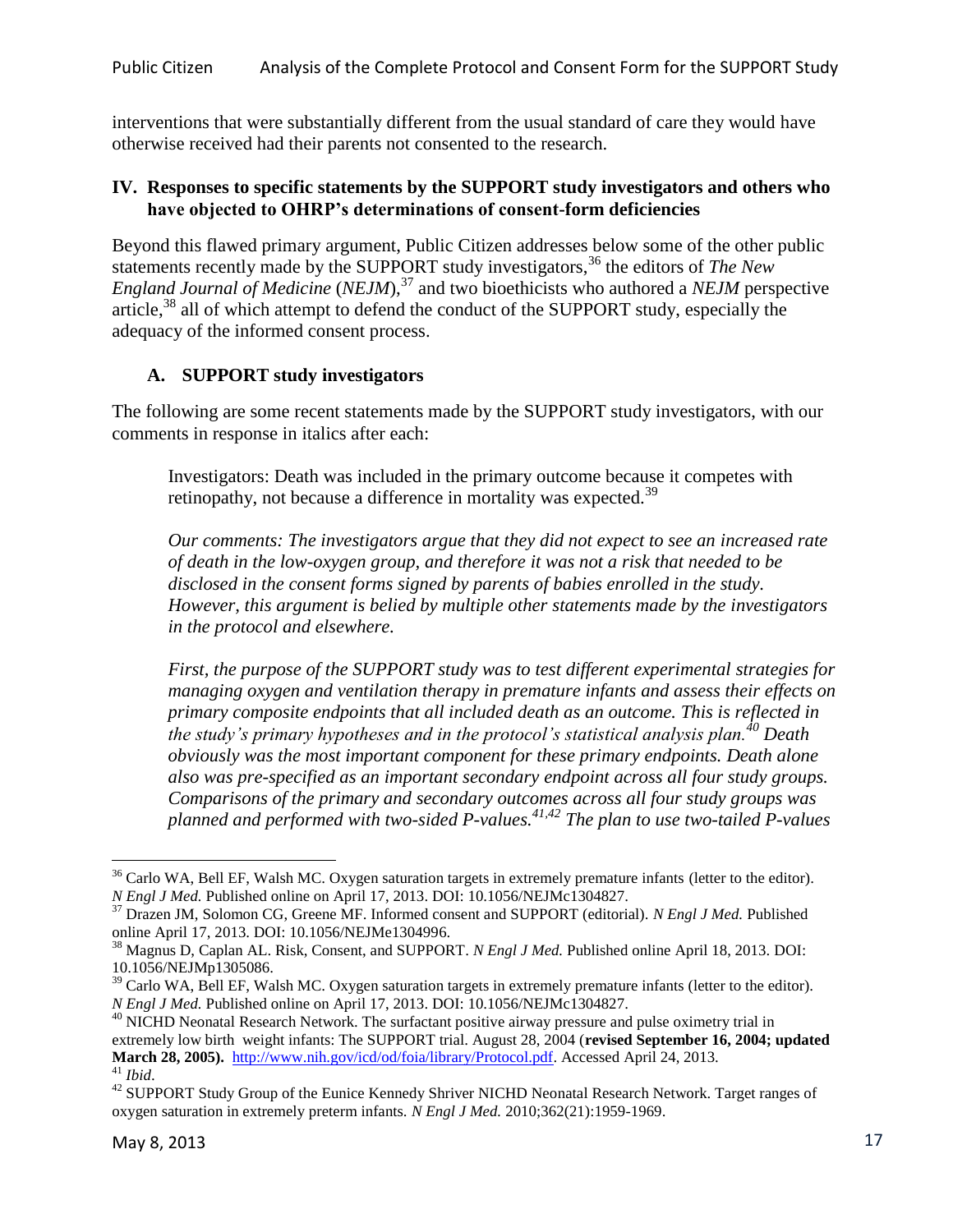#### Public Citizen Analysis of the Complete Protocol and Consent Form for the SUPPORT Study

*when analyzing the data for the primary and secondary endpoints is an acknowledgement that the investigators wanted to test for two plausible possibilities. Thus, for the comparison between the low- and high-oxygen groups, the investigators clearly planned to assess whether the composite efficacy endpoint of death plus retinopathy, as well as the secondary endpoint of death alone, would have been higher or lower in one group versus the other.* 

*Second and more important, by correctly stating that "*[death] competes with retinopathy,*"* <sup>43</sup> *the investigators acknowledged that they also were aware — prior to the initiation of the study — that trying to decrease the risk of retinopathy could potentially increase the risk of death. The fact that the investigators may not have expected that there would be a difference in mortality between the two experimental groups is not a valid basis for concluding that death was not a risk of the experiment.*

*There should have been a concern among both the investigators and the IRBs at the time the research protocol was developed and reviewed that mortality could be increased in the low-oxygen group. An increase in retinopathy also should have been recognized as a risk for the high-oxygen group. Moreover, because the study lacked randomization of babies to a routine standard-of-care control group, we are left not knowing how the two experimental treatments compared to usual standard of care at the time.*

*Clearly, the parents should have been told that: (a) one primary purpose of the experiment was to determine which range of oxygen level would have a higher rate of death, and (b) death was a risk of the research depending on the randomized group assignment of each baby. The failure to disclose this information represented a serious violation of research ethics.*

Investigators: The best evidence available when we planned the study was that oxygen saturations of 70 to 90% were associated with less retinopathy without an increase in mortality.<sup>44</sup>

*Our comments: To support this statement, the investigators cite a small, non-randomized, uncontrolled, retrospective, observational study of premature babies born in northern England between 1990 and 1994 as their "best evidence" for believing that oxygen saturation targets could be as low as 70% without increasing mortality.<sup>45</sup> The study compared survival rates and incidence of retinopathy of prematurity in four cohorts of premature babies who had been cared for in neonatal intensive care units that used different target saturation ranges (88-98%, 85-95%, 84-94%, and 70-90%). The authors of the cited study themselves noted that "***Staff always aimed to maintain saturation in the top half of the target range (particularly when the lower limit of this range was less than 85%)***" [emphasis added]. The study also provided incomplete data on baseline clinical parameters that could have affected prognosis for babies in each cohort. Most* 

 $^{43}$  Carlo WA, Bell EF, Walsh MC. Oxygen saturation targets in extremely premature infants (letter to the editor). *N Engl J Med.* Published online on April 17, 2013. DOI: 10.1056/NEJMc1304827. <sup>44</sup> *Ibid*.

<sup>&</sup>lt;sup>45</sup> Tin W, Milligan DW, Pennefather P, Hey E. Pulse oximetry, severe retinopathy, and outcome at one year in babies of less than 28 weeks gestation. *Arch Dis Child Fetal Neonatal Ed.* 2001;84:F106-F110.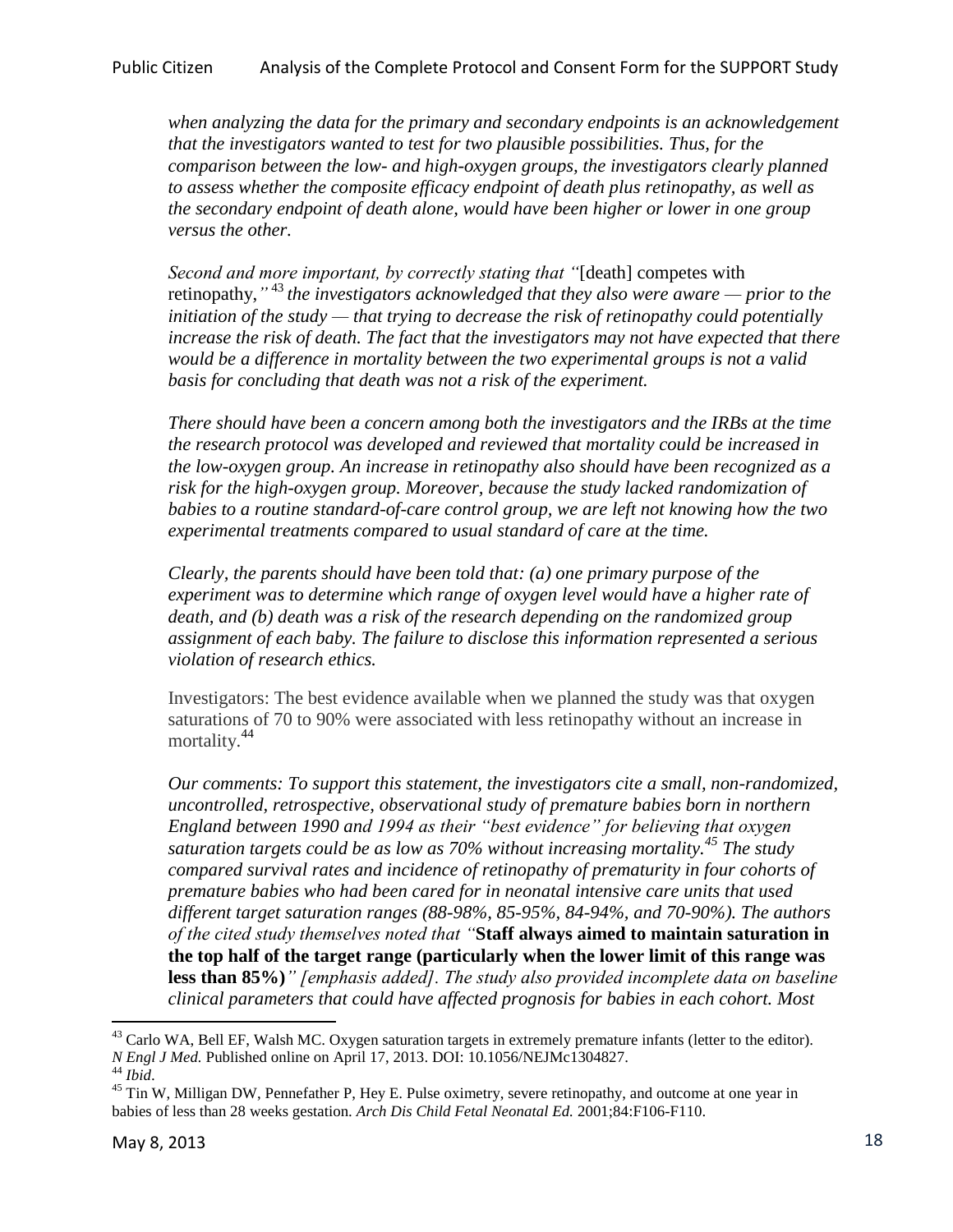Public Citizen Analysis of the Complete Protocol and Consent Form for the SUPPORT Study

*importantly, the study provided no data on the actual oxygen saturation levels achieved for babies in each cohort. As a result, no useful or valid conclusions can be drawn from this study about oxygen management in extremely premature infants, and the data certainly were insufficient to provide any reasonable assurance that the lower oxygen saturation target in the SUPPORT study would be "without an increase in mortality [risk]". Indeed, as discussed above, that was one of the primary questions to be answered by the SUPPORT study's oxygen experiment.* 

Investigators: Families were clearly informed that retinopathy was a known risk to their babies and that the SUPPORT study was conceived to test oxygen targets at the lower end of the recommended range to reduce the risk of retinopathy.<sup>46</sup>

*Our comments: Families eventually may have been informed in the context of the babies' clinical care post-delivery about retinopathy being a well-known complication of extreme prematurity, but a detailed discussion of this issue was unlikely to have occurred in the midst of premature labor, when informed consent was to have been sought. Twenty of the 22 IRB-approved consent forms for the oxygen experiment certainly failed to disclose that assignment to the high-oxygen group could have increased the risk of retinopathy. This is in striking contrast to the benefits section of the majority of the consent forms, which did tell parents that the low-oxygen experimental group had the possible benefit of lowering the risk of retinopathy. To present only a description of the potential benefits of lowering the risk of retinopathy if the baby was assigned to the low-oxygen group without disclosing any risks of the experiment again was misleading to the parents of the enrolled babies.*

Investigators: The infants in both treatment groups had lower rates of death before discharge (16.2% in the higher-oxygen-saturation group and 19.9% in the lower-oxygensaturation group) than did those who were not enrolled (24.1%) and historical controls  $(23.1\%)$ , and rates of blindness did not differ between the treatment groups.<sup>47</sup>

*Our comments: It is not clear why the investigators think these data are important or relevant since they claimed — incorrectly, as discussed above — that all babies enrolled in the study received the same care as babies not in the study (i.e., the usual standard of care). Regardless, such post hoc comparisons to a contemporaneous group of babies not enrolled in a prospective, randomized clinical trial or to a historical comparison group are subject to bias and confounding factors and are incompatible with making definitive scientific conclusions. If the investigators thought that such a standard-of-care control group was necessary, it should have been incorporated into the design of their randomized controlled study.*

*Furthermore, the investigators' comparison of the mortality rates seen in the SUPPORT study babies to the mortality rate of 24.1% for a non-enrolled patient group appears to be derived from the research paper published by the SUPPORT study investigators in* 

 $\overline{a}$ <sup>46</sup> Carlo WA, Bell EF, Walsh MC. Oxygen saturation targets in extremely premature infants (letter to the editor). *N Engl J Med.* Published online on April 17, 2013. DOI: 10.1056/NEJMc1304827. <sup>47</sup> *Ibid*.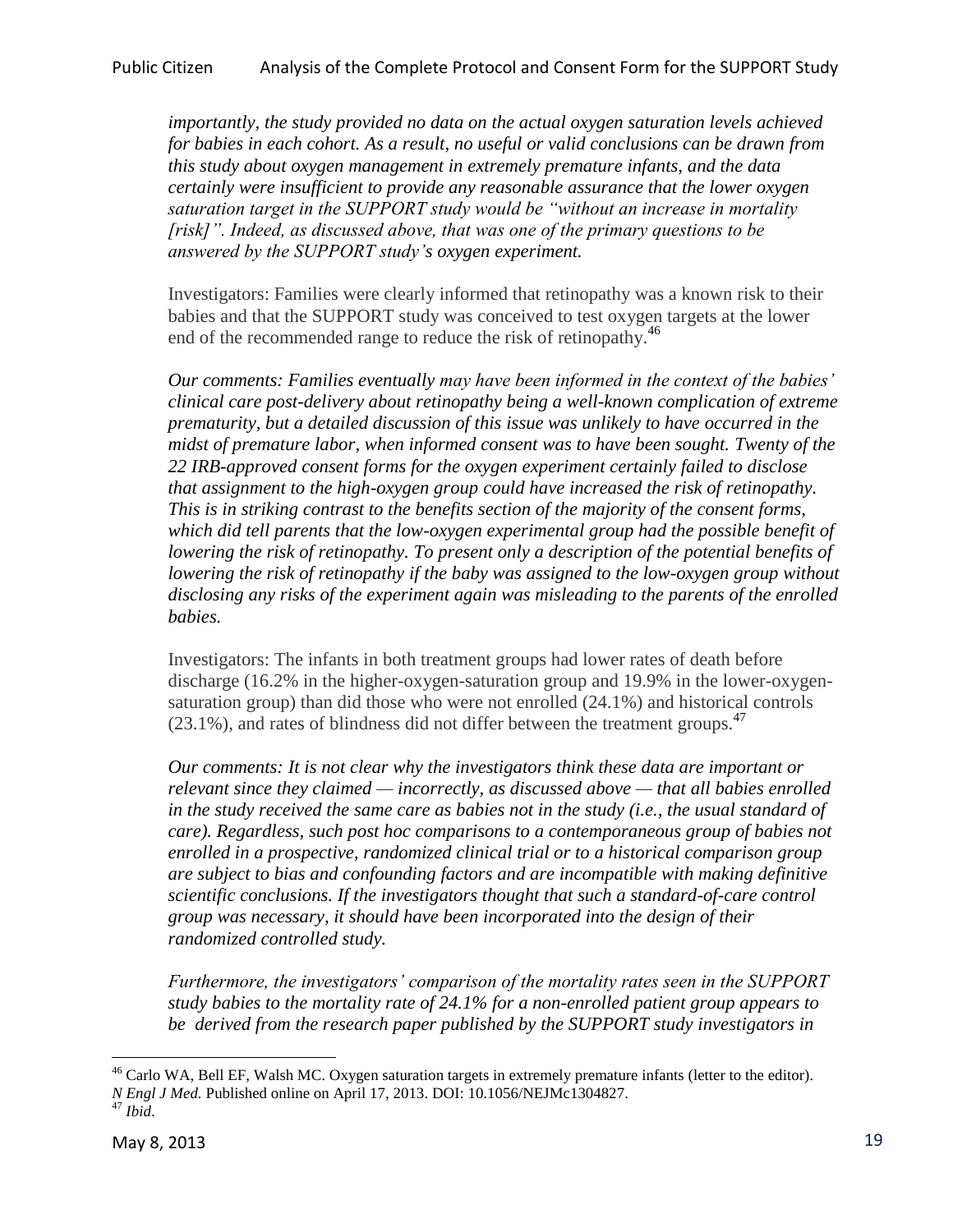*the March 2012 issue of the journal* Pediatrics, *entitled "Enrollment of Extremely Low Birth Weight Infants in a Clinical Research Study May Not Be Representative."<sup>48</sup> The paper compared key baseline demographic and clinical factors for the 1,316 premature babies enrolled in the SUPPORT study (enrolled babies) to those of 3,054 premature babies at the SUPPORT study hospitals who were eligible for the study but did not enroll (non-enrolled babies). Important data from the* Pediatrics *paper demonstrates that the non-enrolled babies overall were sicker and, at the start, more at risk of death than babies in the SUPPORT study. Thus, the data from this paper do not support the conclusion that enrollment in the study resulted in better survival.* 

*Finally and most important, such post hoc comparisons are ultimately irrelevant with respect to assessing the risks of the experiment and the adequacy of the consent form and process at the time the study was submitted to the IRBs for initial review.* 

# **B. Editorial in** *The New England Journal of Medicine (NEJM)*

The following are some statements made in a recent *NEJM* editorial attempting to defend the unethical conduct of this study and criticizing the actions taken by OHRP in this case, with our comments in response:

*NEJM*: So it is easy to imagine the stress when, in 2005, your new baby decides to come into the world after only 6 months of gestation, long before your pregnancy has reached term. You know that extremely premature babies like yours may not survive, but you are reassured that you are giving birth at an academic medical center with a sophisticated nursery for premature newborns and with physicians who have extensive experience with very preterm infants.<sup>49</sup>

*Our comments: The editorial correctly calls attention to the circumstances under which consent was sought from the parents of babies enrolled in the SUPPORT study. Mothers (and fathers, if present) were approached about enrolling in the study just prior to the months-too-early delivery of their babies that placed the parents under significant psychological and emotional stress. Moreover, many of these parents were likely very young and educationally or economically disadvantaged. Any of these factors alone or in combination made the parents highly vulnerable to coercion or undue influence. They were likely to be very trusting of the doctors caring for them. Many, if not most, were illprepared to understand the complexities of usual standard of care for premature babies, let alone the complexities of the experimental interventions, even if the investigators had provided a complete disclosure of the purpose, nature, and risks of the research.* 

*A review of the SUPPORT study protocol reveals no discussion of the additional protections that were to have been put in place to ensure that these highly vulnerable parents were protected from undue influence or coercion. For example, independent* 

<sup>&</sup>lt;sup>48</sup> Rich W, Finer NN, Gantz MG, et al. Enrollment of extremely low birth weight infants in a clinical research study may not be representative. *Pediatrics.* March 2012;129(3):480-484.

<sup>49</sup> Drazen JM, Solomon CG, Greene MF. Informed consent and SUPPORT (editorial). *N Engl J Med.* Published online April 17, 2013. DOI: 10.1056/NEJMe1304996.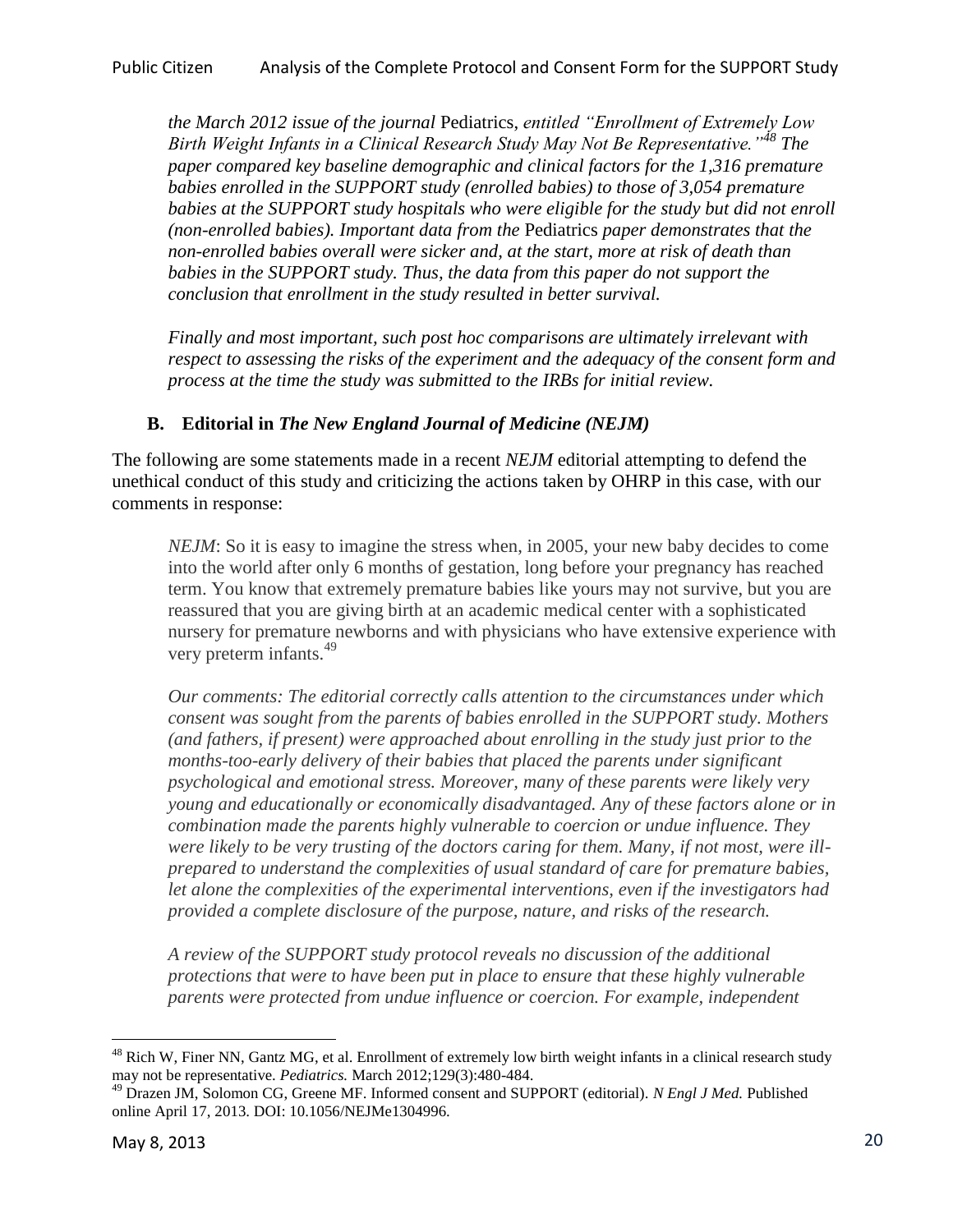*monitors of the consent process would have been an appropriate procedure. It would be important to know whether any IRB that reviewed and approved this study required implementation of such additional protections.* 

*NEJM* editorial: Without research studies your neonatologist would simply be guessing about what is best rather than knowing what is best for your child…

For a baby not enrolled in any of these trials, the specific range of oxygen saturation targeted within these broader guidelines was left to the discretion of the child's physician, who lacked data to guide decision making. $50$ 

*Our comments: It is misleading to suggest that neonatologists at the time the SUPPORT study was conducted were simply guessing when making individualized treatment decisions about oxygen management for their patients. Although imperfect, there were substantial data in the medical literature to guide oxygen therapy in premature babies. These data were supplemented to varying degrees by extensive clinical experience. In addition, this statement suggests a belief, also apparently held by the investigators, that there exists some yet-to-be-determined universal "sweet-spot" oxygen saturation level for all premature babies, the details of which could be found from such an experiment. It is implausible that such a universal sweet spot exists.* 

*NEJM* editorial: This response is disappointing, because it does not take into account either the extent of clinical equipoise at the time the study was initiated and conducted or that the consent form, when viewed in its entirety, addressed the prevalent knowledge fairly and reasonably.<sup>51</sup>

*Our comments: First, whether clinical equipoise between the two oxygen study groups existed at the time the SUPPORT study was conducted is completely irrelevant to whether the consent form and process were adequate. Second, the existence of clinical equipoise between study groups within a randomized clinical trial does not mean that the study is without risk. Third, for many babies in the study, clinical equipoise likely did not exist between the low- and high-oxygen experimental groups. Finally, as discussed in earlier sections of this report, the descriptions of the study's experimental procedures in the consent form were incomplete and misleading.* 

# **C.** *NEJM* **perspective article**

Finally, the following are some statements made in a recent *NEJM* perspective piece attempting to defend the unethical conduct of the SUPPORT study and criticizing the actions taken by OHRP in this case, with our comments in response:

*NEJM* perspective article: A great deal of effort is under way to make it easier and less expensive to conduct prospective, randomized comparative effectiveness research. Some of the options for conducting such research take advantage of the fact that there is no

 $\overline{a}$ <sup>50</sup> *Ibid*.

<sup>51</sup> *Ibid*.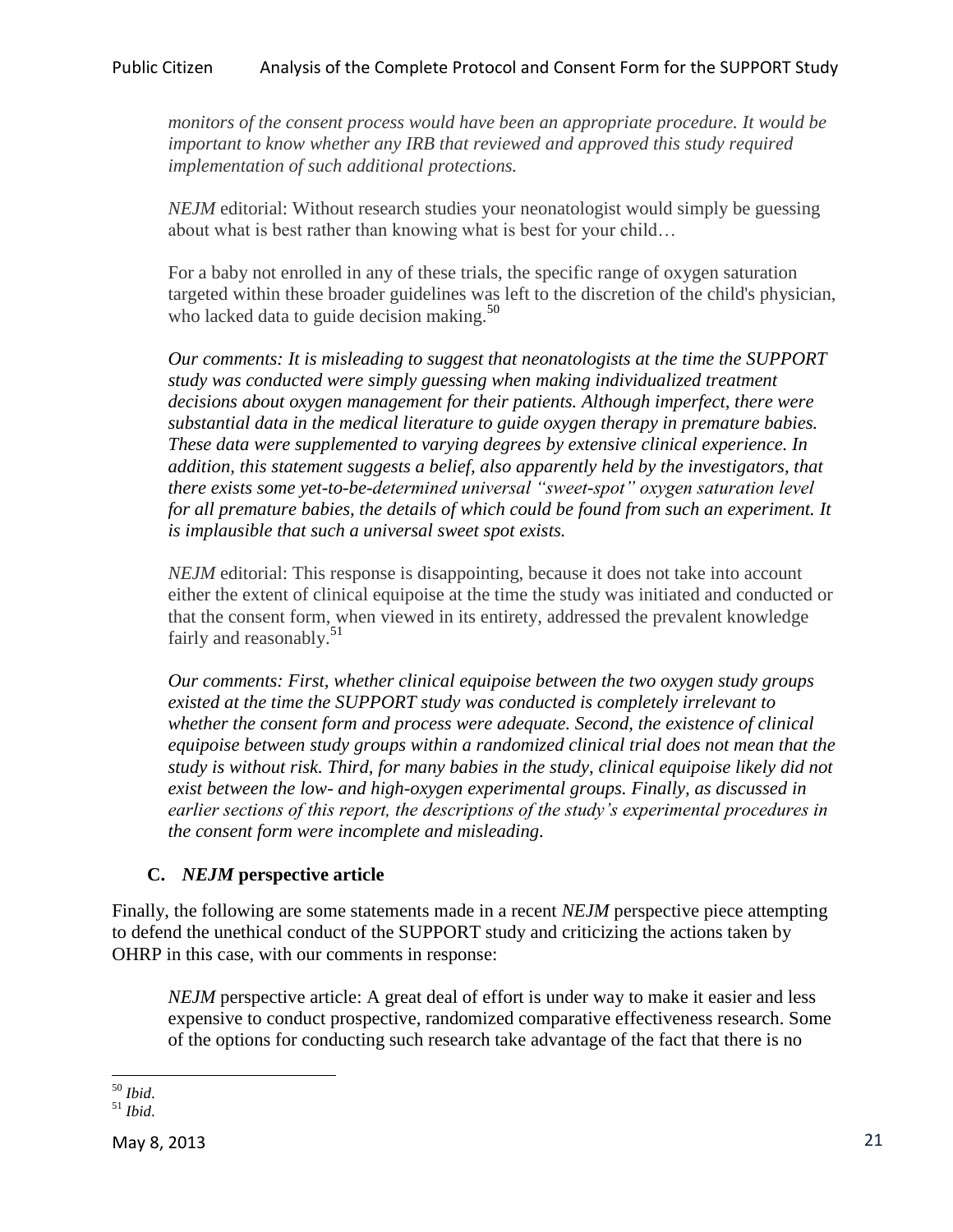additional risk to being randomly assigned to one or another equally well-supported treatment option that falls within the standard range of care in clinical practice… The OHRP reprimand is troubling both because it has sown confusion and focused unwarranted negative attention on valuable research and because it incorrectly suggests that the risk of comparative effectiveness research involving infants, or any other group, is equivalent to the risk of research involving randomization to a novel intervention…

The SUPPORT investigators believed that since all the study infants would receive oxygen levels within the prevailing standard of care, there was no additional risk to being enrolled in the trial. Indeed, it has been argued that the research should have been eligible for a waiver of documentation of informed consent, since there was no basis for claiming an increase in risk from enrolling in the trial versus receiving standard clinical care.<sup>52</sup>

*Our comments: These statements demonstrate a lack of understanding of how the SUPPORT study was conducted, the difference between the complex experimental procedures used in the study to manage and monitor oxygen levels in the subjects and usual standard of care for premature infants, and the risks posed by these experimental procedures, as discussed in detail above in prior sections of this report.* 

*Labeling the SUPPORT study as "comparative effectiveness research" is a gross mischaracterization because the two experimental oxygen interventions were clearly novel and not consistent with the usual standard of care. Furthermore, even if this characterization were accurate, the presumption that all randomized "comparative effectiveness research" studies pose no risk to subjects is nonsensical.* 

*Attempts to discount the risks posed by the SUPPORT study's oxygen experiment by using the benign-sounding label "comparative effectiveness research" only serve to confuse the public. Other much more appropriate terms that could be used to describe the SUPPORT study and more accurately convey its nature are "comparative safety research" or "comparative harmfulness research." However, the use of such terms would have drawn even more attention to the absence of risk information regarding the oxygen experiment part of the study in the consent forms.*

*NEJM* perspective article: Among neonatologists, the standard of care varied — too much oxygen was associated with retinopathy of prematurity and possible blindness, but too little oxygen risked neurologic damage and death.<sup>53</sup>

*Our comments: This statement accurately portrays the tradeoff in risk of retinopathy from exposure to too much oxygen and the risk of brain injury and death from too little oxygen, a tradeoff that the SUPPORT study investigators, but not the parents, also must have been aware of.*

 $\overline{a}$ <sup>52</sup> Magnus D, Caplan AL. Risk, Consent, and SUPPORT. *N Engl J Med.* Published online April 18, 2013. DOI: 10.1056/NEJMp1305086.

<sup>53</sup> *Ibid*.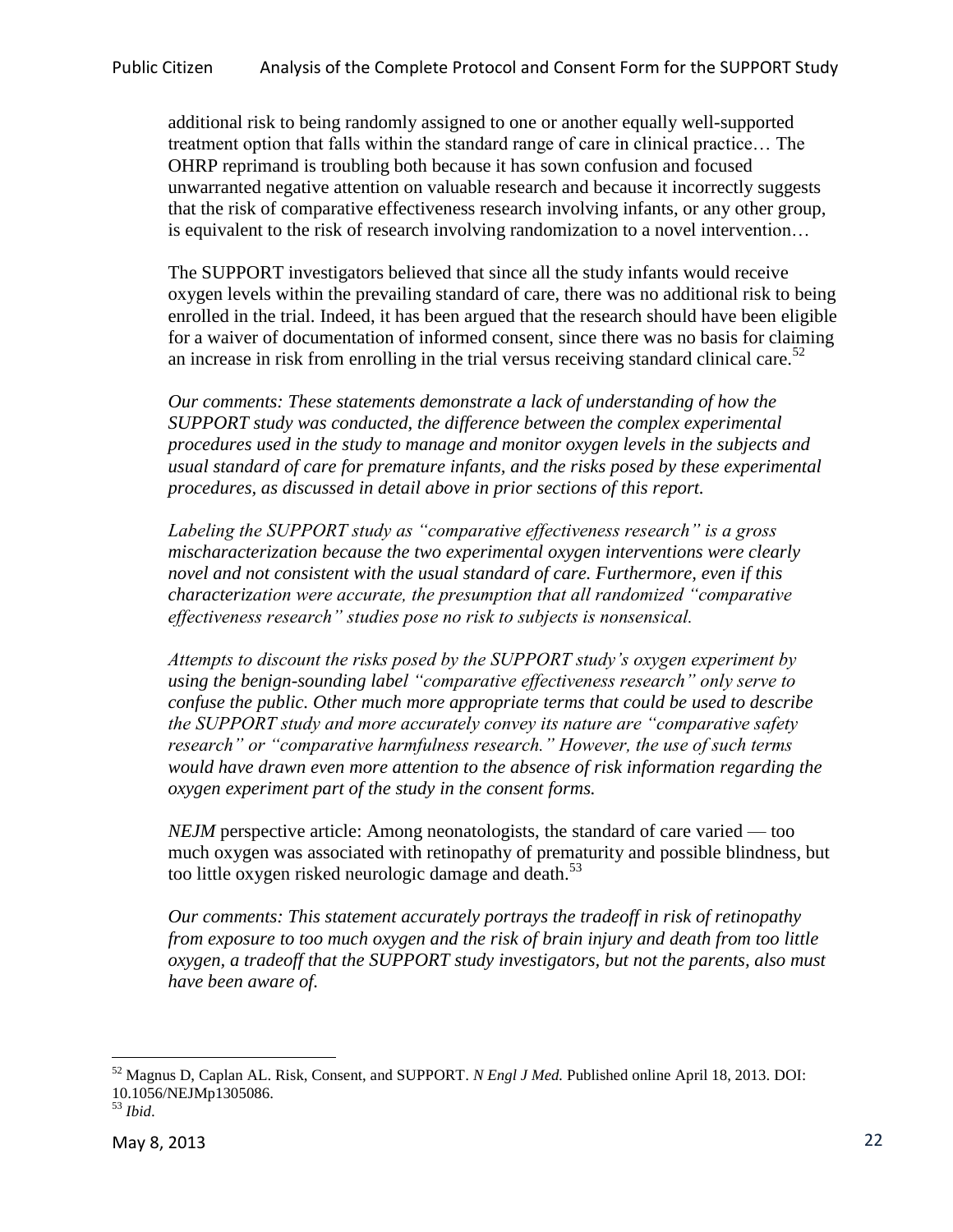*NEJM* perspective article: Given that there was variation in clinical practice at the time the study was mounted, it is not clear how randomization among treatment options could have created novel risk over random physician preference.<sup>54</sup>

*Our comments: Variation in clinical practice does not mean that physician preferences are random. Furthermore, given the information presented in prior sections of this report, it is misleading to suggest that neonatologists at the time the SUPPORT study was conducted were simply guessing and randomly choosing oxygen saturation targets when making decisions about oxygen management. More important, the investigators themselves stated in the SUPPORT protocol that the higher oxygen range was the "more conventional" target range for managing oxygen therapy in premature infants. Finally, as also discussed in detail in section II of this report, the research procedures involved more than just randomization to one of two experimental oxygen saturation target groups. The experiment also involved provision of intentionally inaccurate oximetry information to the medical teams caring for the premature babies enrolled in the SUPPORT study. This experimental intervention cannot reasonably be construed as standard clinical practice.* 

*NEJM* perspective article: With regard to SUPPORT, the OHRP is asking that research be described as riskier than it really is and is suggesting that the parents were duped into enrolling their frail infants in dangerous research.<sup>55</sup>

*Our comments: As previously discussed in detail in prior sections of this report, the oxygen experiment component of the SUPPORT study posed significant, life-threatening risks to the frail babies enrolled in the study. The failures to disclose critically important information regarding the purpose, nature, and risks of the research to parents of the SUPPORT study babies represented a serious violation of research ethics.* 

# **V. Conclusions**

The new information discussed in this report affirms the appropriateness of OHRP's determination in its March 7, 2013, letter to UAB that the UAB IRB-approved consent form failed to mention the serious, reasonably foreseeable risks related to the part of the study comparing two experimental strategies for managing oxygen in extremely premature infants. Those risks, correctly identified by OHRP, included increased risks of brain injury; retinopathy of prematurity, which can lead to blindness in severe cases; and death, depending on the randomized group assignment of each baby. Indeed, the UAB IRB-approved consent form misled parents of prospective subjects by essentially indicating that the oxygen experiment component of the SUPPORT study presented no risk.

Moreover, the new information demonstrates that the deficiencies of the UAB IRB-approved consent form were far more significant than those discussed in OHRP's March 7 letter. The agency should have cited UAB and all other participating institutions for additional serious deficiencies in the IRB-approved consent form regarding the lack of disclosure of critically

 $\overline{a}$ <sup>54</sup> *Ibid*.

<sup>55</sup> *Ibid*.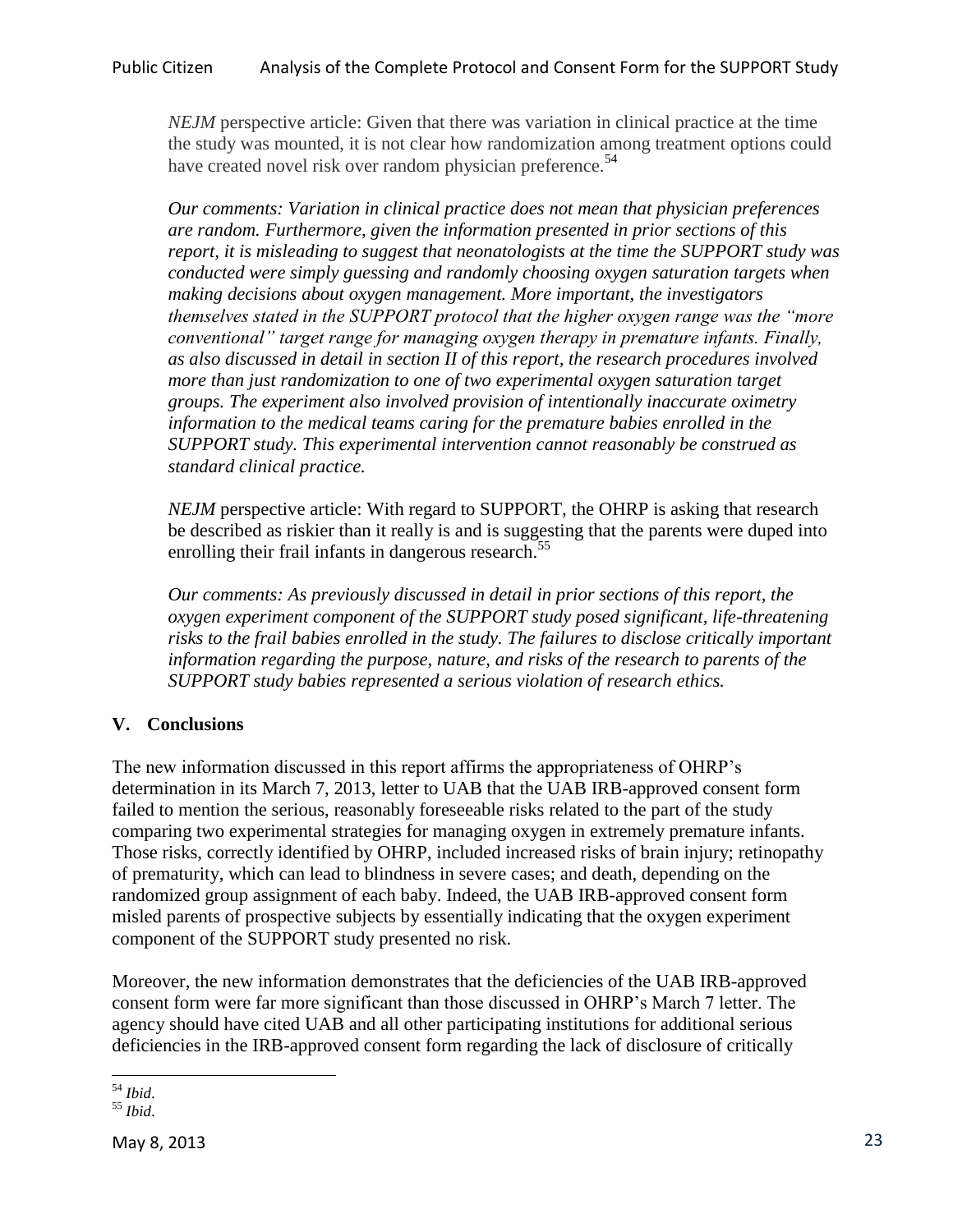important information about the protocol-specified purpose and nature of the oxygen experiment. In particular, the IRB-approved consent forms in many, if not all, cases either did not disclose at all or did not accurately describe the following:

- (1) The experimental procedure of using pulse oximeters that were intentionally miscalibrated to provide the medical teams caring for the premature babies in the study with oxygen saturation readings that were either inaccurately low or inaccurately high. (Only 11 consent forms disclosed this procedure in some way, but none explained how this experimental procedure could have impacted important clinical decisions related to the babies' care.)
- (2) The substantial, reasonably foreseeable risks of harm from intentionally providing the medical teams caring for the babies in the study with inaccurate information regarding the babies' oxygen saturation levels. This experimental procedure may have adversely impacted important clinical decisions regarding whether to intubate a baby and start mechanical ventilation or whether to extubate an intubated baby and discontinue mechanical ventilation. For example, because of this experimental procedure:
	- (a) Some babies in the high-oxygen group may have undergone protocol-driven intubations and been placed on mechanical ventilation when such procedures were not clinically indicated. This could have unnecessarily exposed some babies to increased risk of: (i) trauma to the mouth and gums during intubation; (ii) trauma to the trachea, resulting in bleeding and puncture of the airway during intubation; (iii) pneumothorax (collapsed lungs, possibly resulting in the need for insertion of chest tubes); (iv) pneumonia during mechanical ventilation; and (v) death.
	- (b) Some babies in the low-oxygen group may have had actual clinical indications for intubation and mechanical ventilation, but because of inaccurate oxygen saturation levels, these treatments may have been inappropriately delayed. This could have unnecessarily exposed some babies in the low-oxygen group to increased risk of prolonged hypoxemia with inadequate oxygen delivery to the brain, resulting in neurological damage and possibly death.
- (3) The investigators' characterization in the protocol, but not in the consent form, of the high-oxygen target levels as being "more conventional" and, by implication, the lowoxygen target levels being less conventional. (Only two consent forms suggested an oxygen saturation range that was most commonly used in routine practice.)
- (4) An explanation of how the experimental procedures for managing the oxygen therapy of the babies deviated from the usual standard of care the babies would have received had they not been enrolled in the study.

A particularly disturbing finding in Public Citizen's analysis of the complete protocol and the IRB-approved consent forms is that most consent forms included an extraordinarily misleading statement, such as the following:<sup>56</sup>

 $\overline{a}$ <sup>56</sup> IRB-approved consent form for the SUPPORT trial. [http://www.citizen.org/documents/support-study-consent](http://www.citizen.org/documents/support-study-consent-form.pdf)[form.pdf.](http://www.citizen.org/documents/support-study-consent-form.pdf) Accessed May 7, 2013.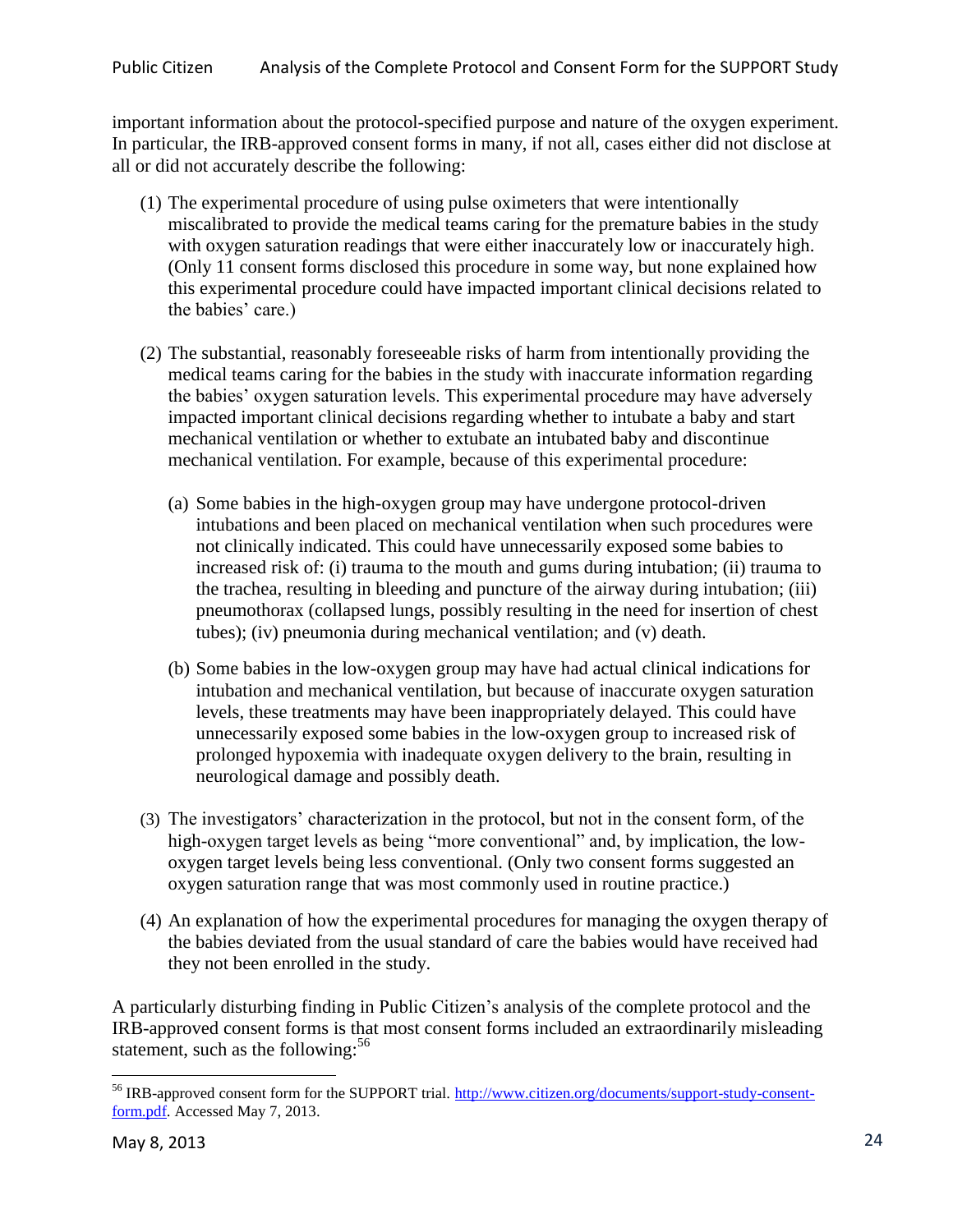"There is no known risk to your baby from monitoring with the pulse oximeters used for this study."

or

"Because all of the treatments proposed in this study are standard of care, there is no expected increase in risk for your infant."

The absence of critical elements of information about the purpose, nature, and risks of the complex SUPPORT study's oxygen experiment, combined with the inclusion of statements indicating that the experimental procedures had no known risks, denied the parents of babies enrolled in the trial the opportunity to make an informed decision when they gave consent for the research. The failure to disclose this critically important information to the parents represented a serious violation of research ethics.

Finally, a review of the complete protocol appears to indicate that the IRBs that approved the study lacked crucial information that would have been necessary for them to determine whether risks to the babies enrolled in the research were minimized by using procedures consistent with sound research design and that did not unnecessarily expose subjects to risk. Important details regarding each of the following were omitted from the protocol:

- (1) a description of the usual standard of care for critically ill premature babies regarding such critical issues as the individualized adjustment of  $FiO<sub>2</sub>$  and decisions about intubation, extubation, and mechanical ventilation at the NRN medical centers;
- (2) the risks associated with the experimental oxygen interventions, including those related to use of intentionally miscalibrated pulse oximeters;
- (3) the plan for unblinding the NICU medical teams when the masking procedure using intentionally miscalibrated pulse oximeters posed a threat to the health of the babies; and
- (4) the safety monitoring plan.

The omitted information was essential for understanding the nature of the research and its risks. Lacking this information, it is unclear how the IRBs that reviewed the study were able to make the determinations required for IRB approval under the HHS human subjects protection regulations, particularly the determination that the risks to subjects were minimized.

Some critics of OHRP's determinations regarding the SUPPORT study argue that the agency's action in this case poses a threat to biomedical research and the advancement of medical knowledge and innovation. However, the real threat to such scientific endeavors is unethical research, which understandably undermines the public's trust in the motives and conduct of researchers. Conformance with the fundamental ethical principles for conducting human subjects research must never be sacrificed in the quest to advance medical knowledge. Such conformance is necessary to preserve the public's trust in the motives and conduct of researchers.